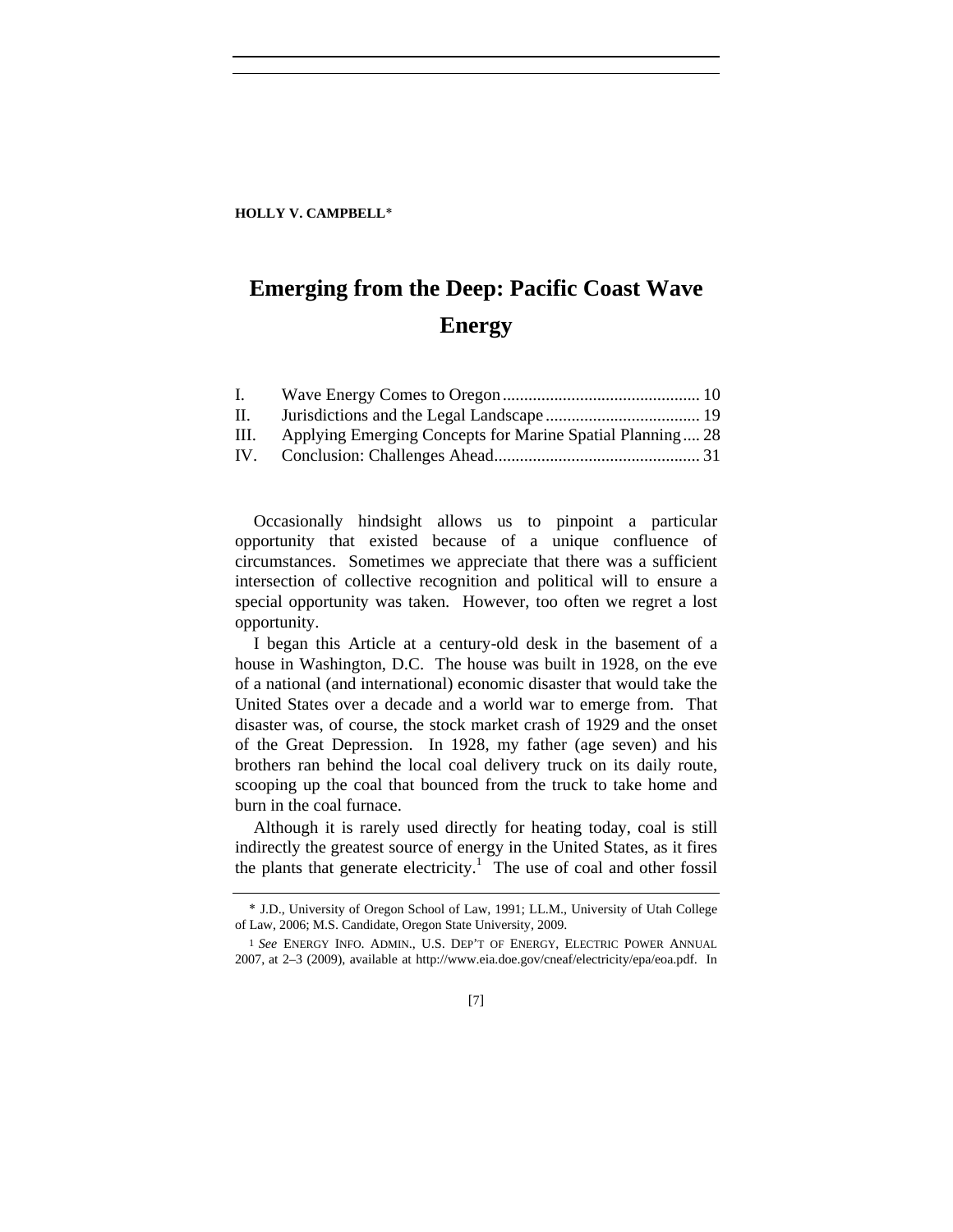fuels that powered the industrial revolution, and the electronic revolution it made possible, may seem anachronistic to us today. We are a step removed from coal, unless we live in the developing world or states like Pennsylvania, West Virginia, Utah, or Wyoming where coal is mined and its cost in terms of human suffering is more palpable. During the summer of 2008, light sweet crude oil (coal's fossil sister) reached \$147 per barrel on the world market.<sup>2</sup> This unprecedented jump increased the difficulty for people around the globe to afford not just petrol but every necessity dependent on it, such as food. $3$ 

For decades, nations have discussed the effect of society's production of carbon (in the form of  $CO<sub>2</sub>$ )<sup>4</sup> and other greenhouse emissions on the atmosphere and the oceans. There has been some attempt to reduce or eliminate these emissions. Our success has been spotty, mainly due to political infighting and deferring of hard choices until another day but also because of increased population and industrialization in places like China and India.<sup>5</sup> Habituated to a mindset from the past century, we keep chasing the coal truck. The time we have wasted (and the opportunities lost) have narrowed our options.

In June 2008, one-third of the geographic area of Iowa was under water as a result of what was labeled a five-hundred-year flood.<sup>6</sup> The increased severity of storms such as these may or may not be attributable to global climate change. Broken Iowa levees submerged thousands of acres of corn, the loss of which threatened to raise

<sup>2007,</sup> coal provided forty-nine percent of the 4.16 trillion kilowatt hours consumed in the United States. *Id.*

<sup>2</sup> Kathryn Hopkins, *Iran Missile Launches Send Oil to \$147 a Barrel Record*, GUARDIAN (London), July 12, 2008, at 38. For comparison, the average price for a barrel of oil in 2004 was \$41.47. Brad Foss, *Oil Prices End 2006 Where They Started*, ASSOCIATED PRESS, Dec. 29, 2006, *available at* http://www.washingtonpost.com/wp -dyn/content/article/2006/12/29/AR2006122900165.html.

<sup>3</sup> James Kanter & Stephen Castle, *Rising Food Prices Sharpen a European Debate*, N.Y. TIMES, May 20, 2008, at C2.

<sup>4</sup> According to the EPA, "approximately 4 metric tons of carbon dioxide (CO2)" is emitted from homes in the United States, equivalent to almost nine thousand pounds per person. EPA, Climate Change—Greenhouse Gas Emissions: In the Home, http://www.epa .gov/climatechange/emissions/ind\_home.html (last visited May 5, 2009). This consumption equates to about seventeen percent of total U.S. emissions. *Id.*

<sup>5</sup> Global Carbon Project 2008, Carbon Budget and Trends 2007 (Sept. 26, 2008), http://www.globalcarbonproject.org/carbontrends/index.htm.

<sup>6</sup> *500 Year Flood Submerges Iowa*, ENV'T NEWS SERVICE, June 16, 2008, http://www.ens-newswire.com/ens/jun2008/2008-06-16-01.asp.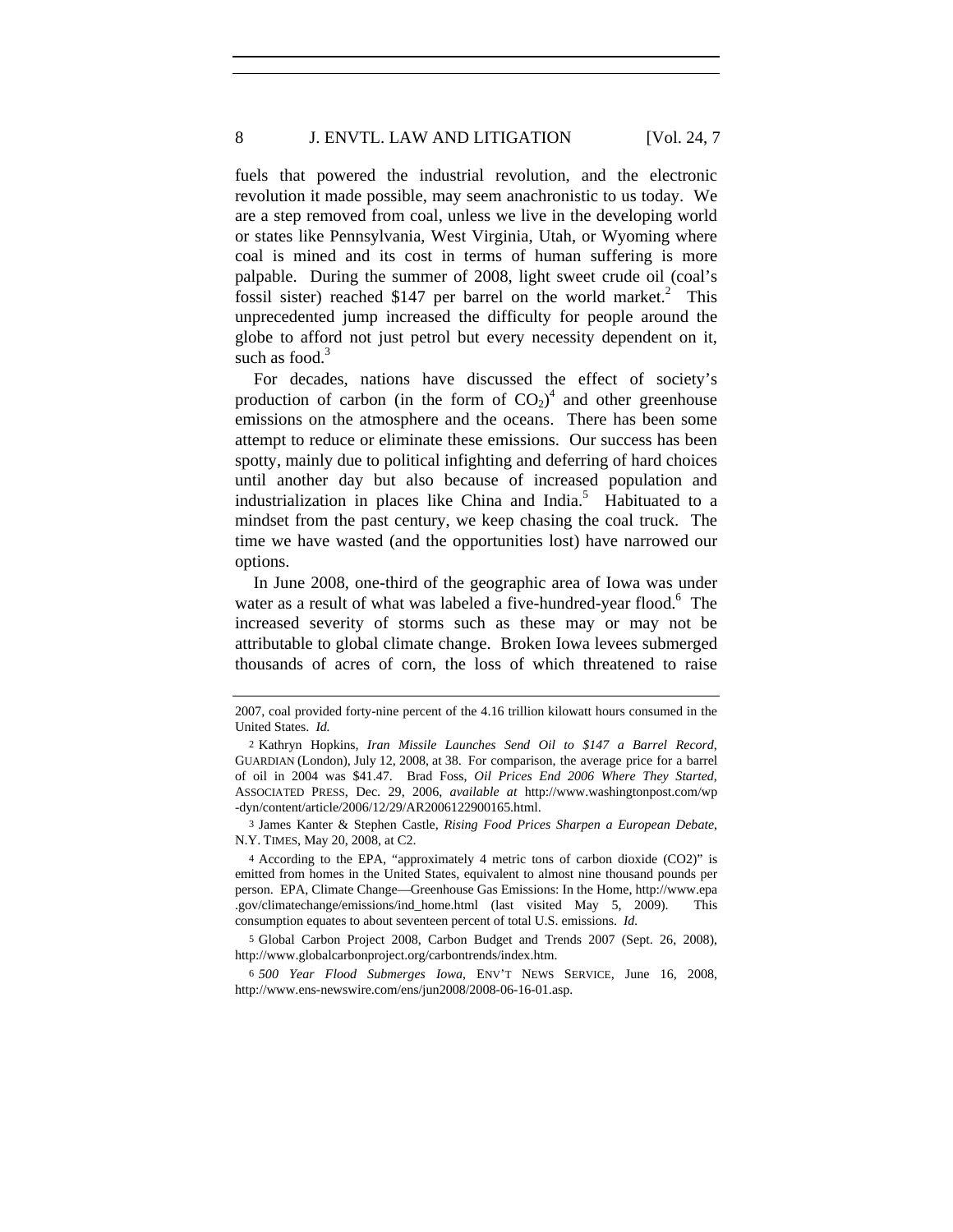already high corn prices.<sup>7</sup> Ironically, the quantity of acres planted in corn has been trending upward because corn can be converted to ethanol, a gasoline substitute that may someday help reduce foreign fossil fuel consumption.<sup>8</sup>

Will we recognize the opportunities in our own complex, historic moment, and will we take them? About forty years ago, a quiet revolution began as scientists and inventors began experimenting with methods of obtaining energy from alternative sources such as the sun and wind.<sup>9</sup> Once thought the domain of nonmainstream dreamers, alternative energy in 2008 is more mature and has gained both acceptance and a growing market share. Even the average homeowner likely has choices offered by her utility company for purchasing blocks of energy produced by wind or solar technologies.

In such an era, marine (hydrokinetic)<sup>10</sup> energy from waves, tides, and currents has reemerged as a viable power source. A recent Reuters news article reported that there was a sense in the industry that marine energy will be as successful as wind energy a mere five years from now.<sup>11</sup> This Article discusses the early stages of wave energy development on the Pacific Coast of the United States, particularly in Oregon.

You do not have to be a dreamer to appreciate that wave energy is fascinating and its prospects exciting. During the past year, Internet resources about wave energy have expanded greatly. However, it is a challenge to find substantive information. The vast majority of websites are from industry consortia. Scholarly literature—whether on the science, environmental effects, or legal aspects of wave energy—is scarce, but growing. It is my hope that this Article contributes to the national dialogue.

<sup>7</sup> Kent Garber, *Midwest Floods Ruin Crops*, U.S. NEWS & WORLD REP., June 18, 2008, http://www.usnews.com/articles/news/national/2008/06/18/midwest-floods-ruin-crops .html.

<sup>8</sup> *Id.*

<sup>9</sup> The histories of solar and wind energy are longer than forty years. Bell Labs developed the first photovoltaic technology in 1954. *See* ENERGY EFFICIENCY & RENEWABLE ENERGY, U.S. DEP'T OF ENERGY, THE HISTORY OF SOLAR 3 (2002), http://www.eere.energy.gov/solar/pdfs/solar\_timeline.pdf.

<sup>10</sup> 42 U.S.C. § 17211 (2006) (defining the term "marine and hydrokinetic renewable energy").

<sup>11</sup> Chris Wills, *Marine Power Lags Wind by Only Five Years—Triodos*, REUTERS, June 6, 2008, *available at* http://www.planetark.com/dailynewsstory.cfm/newsid/48674/story .htm.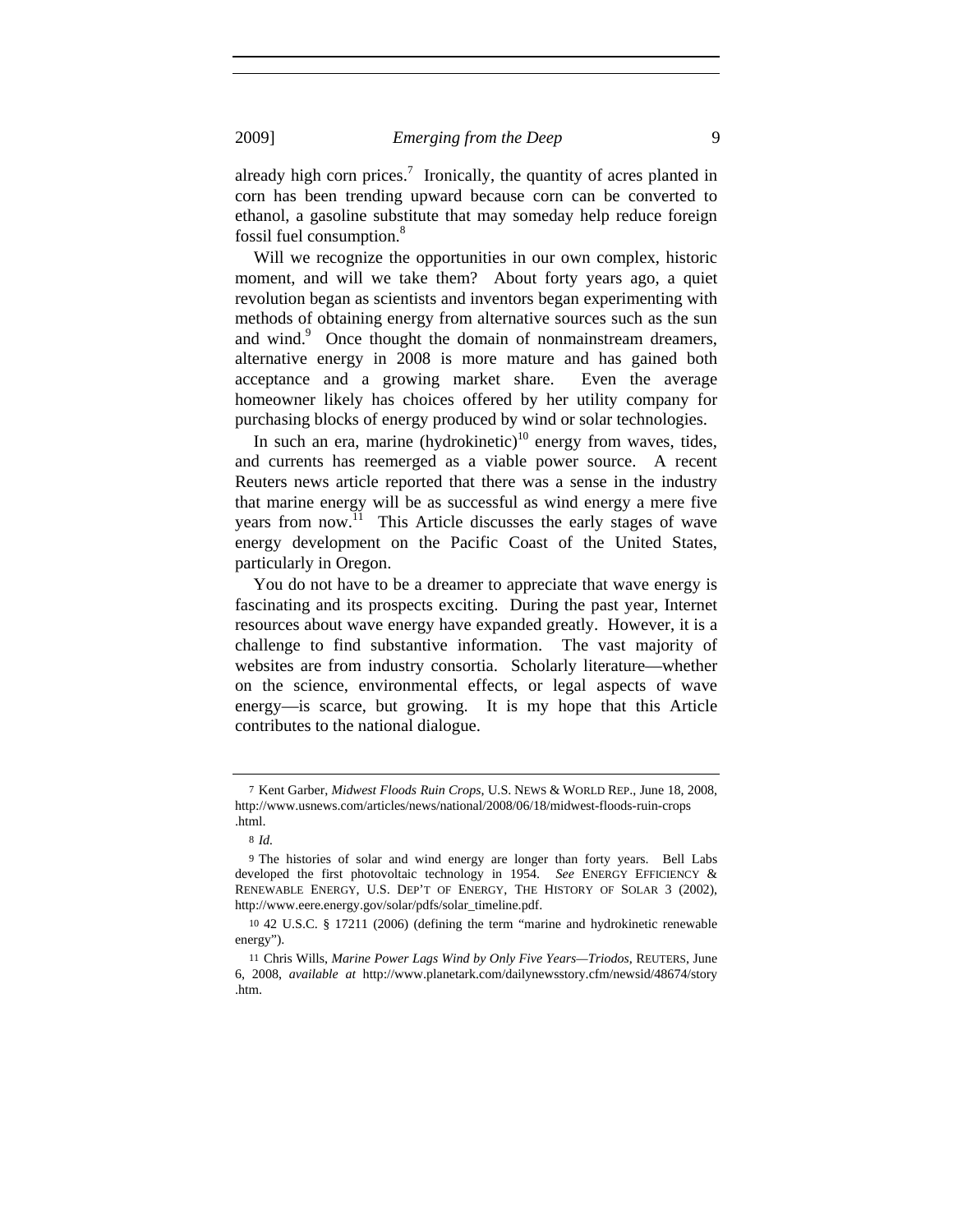#### **I**

#### **WAVE ENERGY COMES TO OREGON**

Hydrokinetic energy (from waves, currents, and tides) joins the approximate seven percent of America's traditional hydropower sources that are carbon neutral.<sup>12</sup> In a diversified energy portfolio, wave energy could be a good investment in the long run. In Oregon, we have mottos welcoming dreamers and often make the observation that "things look different here."<sup>13</sup> With a long and proud history as a laboratory of progressive ideas, and new patents to back those ideas  $up,$ <sup>14</sup> Oregon is a natural place for wave energy to come of age.

In 2005, a group of forty Oregon industry, education, and government representatives known as the Oregon Innovation Council<sup>15</sup> was convened to craft a plan to grow and diversify Oregon's economic future and to make the state more globally competitive. At that time, state leaders identified wave energy<sup>16</sup> as one of seven statewide industries for potential research and investment.<sup>17</sup> The Oregon Innovation Council proposed to the Oregon Legislature to invest \$4.2 million for developing wave energy

<sup>12</sup> ENERGY INFO. ADMIN., U.S. DEP'T OF ENERGY, RENEWABLE ENERGY TRENDS IN CONSUMPTION AND ELECTRICITY 2006, at 6, 23 (2008), http://www.eia.doe.gov/cneaf/ solar.renewables/page/trends/trends.pdf. Traditional hydropower made up forty-one percent of the seven percent of the nation's renewable energy portfolio in 2006. *Id.* In Oregon, seventy percent of the energy annually derived is from hydroelectric sources. U.S. Department of Energy, State of Oregon, http://www.energy.gov/oregon.htm (last visited May 5, 2009).

<sup>13</sup> *See, e.g.*, 2009 Oregon Governor's Conference on Tourism, http://www .oregontourismconference.com (last visited May 5, 2009) ("Oregon. Things Look Different Here. . . . Oregon. We Love Dreamers.").

<sup>14</sup> Press Release, Stoel Rives LLP, Oregon Patent Growth Skyrockets Over National Average for Past Two Decades (Aug. 11, 2005), http://www.stoel.com/showrelease .aspx?Show=721.

<sup>15</sup> Oregon Innovation Council, http://www.oregoninc.org (last visited May 5, 2009) ("[The Oregon Innovation Council's] mission is to expand markets for Oregon companies, create jobs across the state and leverage Oregon's strengths to compete in the global economy.").

<sup>16</sup> As the sun radiates the Earth's surface, the temperature differential gives rise to winds. As winds blow across a "fetch" of ocean surface, they generate waves. Wave energy is energy that is derived from the physical rising and falling of a device that floats on the ocean's surface.

<sup>17</sup> Press Release, Governor Ted Kulongoski, Governor Kulongoski Signs the 2007 Oregon Innovation Plan (July 26, 2007), http://www.governor.state.or.us/Gov/P2007/ press\_072607.shtml.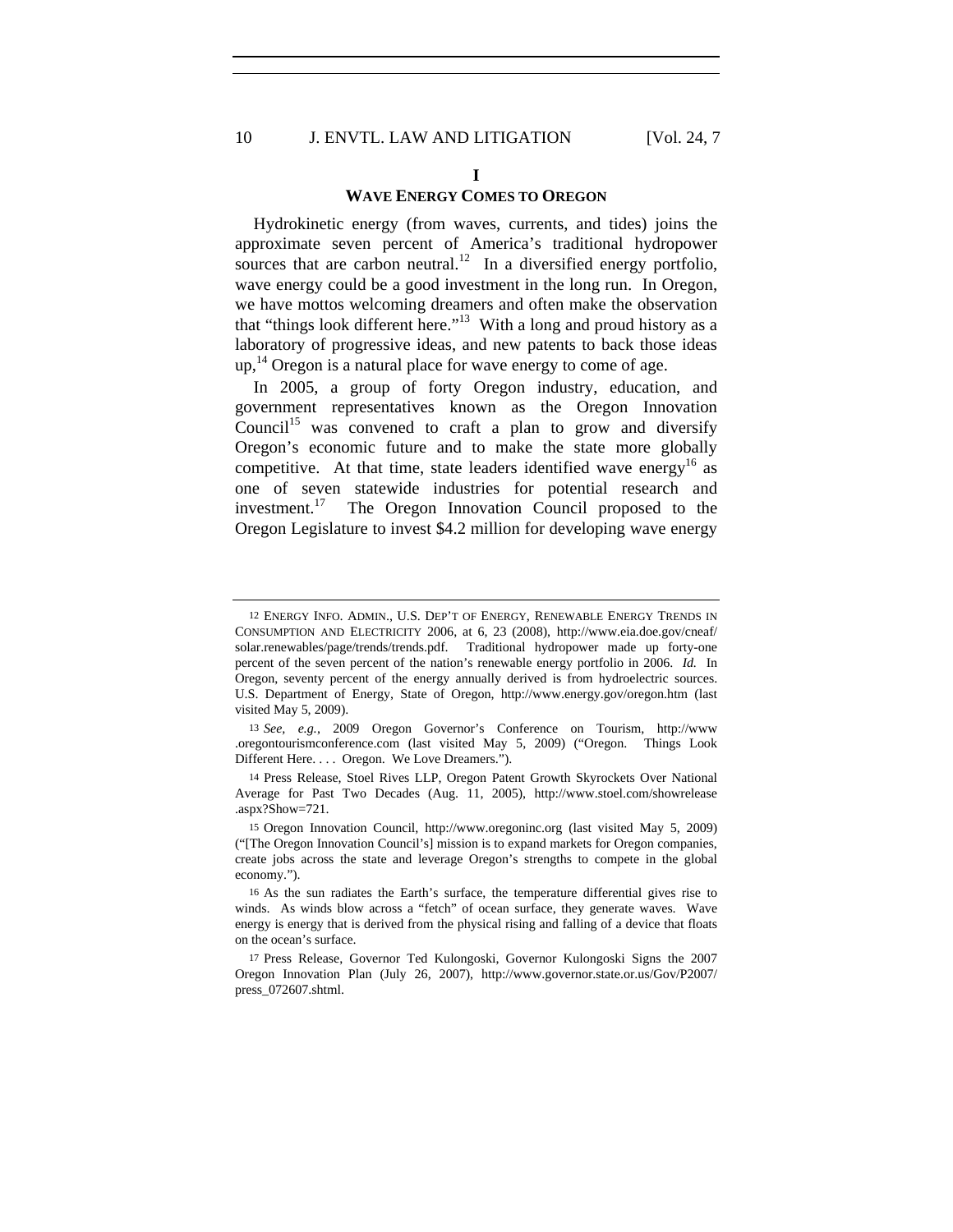off the coast of Oregon, where wave energy potential has been estimated at  $13,800$  megawatts (MW).<sup>18</sup>

To oversee the funds, the Oregon Innovation Council and the Oregon Economic and Community Development Department convened a body known as the Oregon Wave Energy Trust (OWET or the Trust), a diverse group of Oregon leaders from industry, government, academia, and coastal organizations.19 The Trust spent the latter half of 2007 creating a vision statement, bylaws, a budget, and funding priorities. The Trust's mission is to "build and share the expertise needed to support and accelerate the development of Oregon's wave energy industry in a responsible manner."<sup>20</sup>

OWET's creation signified a substantial state commitment to promoting wave energy development as part of Oregon's planned energy diversification to meet the goals of Oregon 2025, a mandate requiring one-quarter of the state's utility demand to be met by renewable energy by the year  $2025$ <sup>21</sup> OWET is implementing a communication and outreach strategy for working closely with coastal communities. The group is also identifying scientific and economic research needs and coordinating research efforts in support of a state coastal environmental baseline assessment. OWET will work with Oregon's research institutions on efforts to address environmental and regulatory issues, stakeholder and community concerns, and informational needs related to wave energy development.

Notably, at least ten different groups have played roles in wave energy planning, stakeholder outreach and involvement, and in the broader context of creating a vision for the future of Oregon's coastal zone and its resources. These efforts were led by groups that include People of Oregon for Wave Energy Resources, the Ocean Policy Advisory Council, the Oregon Regulatory Agency Work Group, Fishermen Involved in Natural Energy, the Oregon Innovation Council, the Oregon Coastal Zone Management Association, the

<sup>18</sup> DAVID ELWOOD ET AL., ASSESSMENT OF THE U.S. WAVE ENERGY RESOURCE USING IN-SITU DATA, ENERGY OCEAN (2008) (on file with Annette Von Jouanne at Oregon State University).

<sup>19</sup> Oregon Wave Energy Trust, http://www.oregonwave.org/index.php/home.html (last visited May 5, 2009).

<sup>20</sup> Oregon Wave Energy Trust, Research and Development Projects, http://www.oregon wave.org/index.php/faq.html (last visited May 5, 2009).

<sup>21</sup> *See* 2007 Or. Laws 845; OR. DEP'T OF ENERGY, SUMMARY OF OREGON'S RENEWABLE PORTFOLIO STANDARD 1 (2007), *available at* www.poweringoregonsfuture .org/PoweringOregonsFuture/PDFs/ODOE\_Oregon\_RPS\_Summary\_June2007v2.pdf.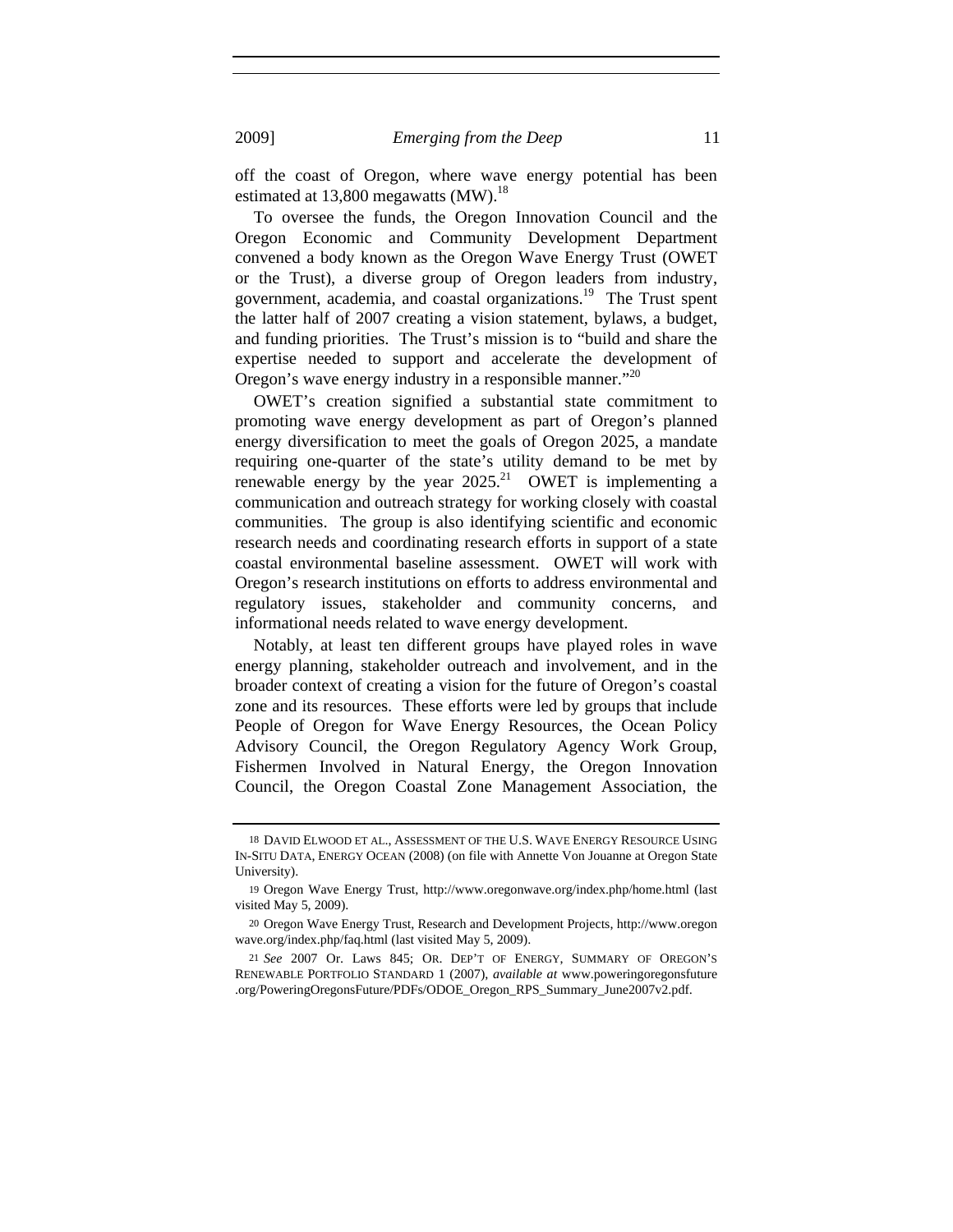Wave Energy Effects Workshop Steering Committee, OWET, Oregon Sea Grant, and Oregon Solutions.

Each coastal community is culturally, economically, and geographically distinct. Therefore, building relationships and informational resources within these communities takes a customized approach. For example, in October 2006, a process known as "the Oregon Solutions Process" was initiated to promote early stakeholder involvement in the regulatory process for the Reedsport Wave Energy Park proposed by Ocean Power Technologies.<sup>22</sup> The goal was to apply the Oregon Solutions Process to produce a memorandum of understanding signed by all parties to provide a coordinated, wellintegrated permitting and licensing process. The memorandum of understanding provided for an assessment of and an agreement regarding the regulatory approach to support timely permitting of a single power buoy during the summer of 2007. The result is commonly referred to as the Reedsport Settlement Agreement.<sup>23</sup>

Consequently, a project scoping and study plan was undertaken to support a license application from the Federal Energy Regulatory Commission (FERC) for commercial sale of the energy output from an array of buoys (originally by the summer of  $2008$ ).<sup>24</sup> The memorandum of understanding also included an agreement for ongoing stakeholder coordination. The Oregon Solutions effort included representatives from over thirty different organizations that included local residents, recreational and environmental organizations, the federal and state government, and various county governments. The model is designed to ensure that all issues are identified and addressed proactively and collaboratively.

Multiple Oregon state agencies are working with coastal communities and federal agencies on planning and permitting for pilot wave energy projects, environmental considerations, and licensing requirements. These include the Oregon departments of (1) State Lands, (2) Land Conservation and Development, (3) Energy, (4)

<sup>22</sup> *See* Oregon Solutions, http://www.orsolutions.org (last visited May 5, 2009).

<sup>23</sup> At the time of this writing, the agreement is still a draft and its contents are confidential. *See* Onno Husing, *Special Report: Wave Energy Development Off Oregon Sparks Strong Community Concerns*, OR. COASTAL NOTES (Or. Coastal Zone Mgmt. Ass'n, Newport, Or.), June 2008, at 14–15, *available at* http://www.oczma.org/pdfs/ FinalWaveEnergyNewsl\_361581\_1.pdf (summarizing the process).

<sup>24</sup> Notice of Intent and Preliminary Application Document, Reedsport OPT Wave Park, FERC No. 12713 (July 2, 2007), *available at* http://elibrary-backup.ferc.gov/idmws/ common/opennat.asp?fileID=11385917.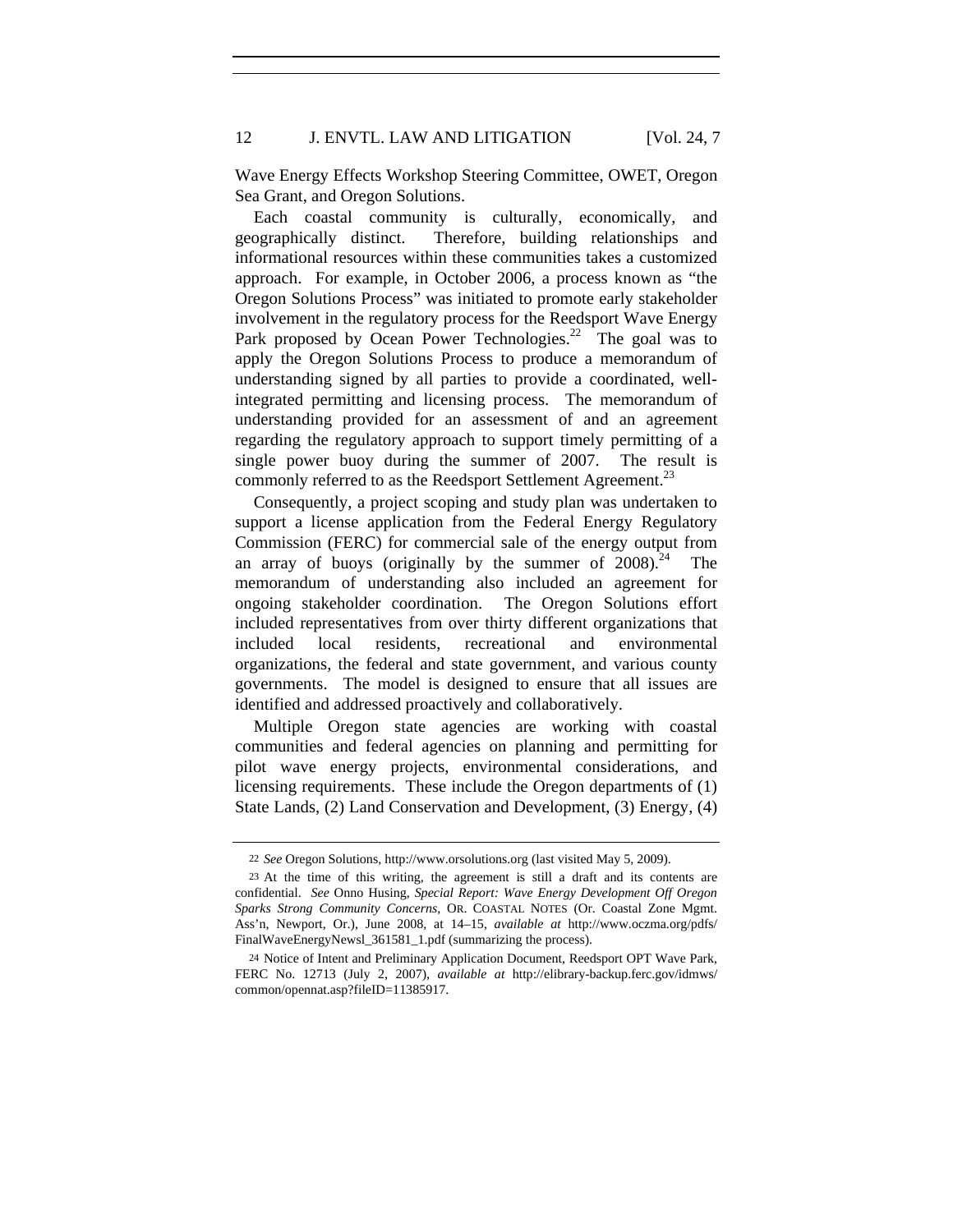Environmental Quality, (5) Fish and Wildlife, (6) Parks and Recreation, and (7) Water Resources.

From 2006 to 2008, wave energy development was nothing short of tumultuous. During this period, one of a handful of experimental devices unexpectedly became a controversial symbol of the tumult. The Canadian firm Finavera Renewables launched a test buoy on September  $6$ ,  $2007.<sup>25</sup>$  Its purpose was to gather data for Its purpose was to gather data for approximately a month, not to generate power.<sup>26</sup> The device, a two million dollar buoy that was seventy-two feet long and weighed forty  $\cos$ ,<sup>27</sup> came to be known in coastal circles as "Bob," for reasons to be explained.

On October 1, 2007, there was a symposium held at Lewis & Clark College in Portland, Oregon, dedicated to wave energy for developers, citizens, investors, and the regulatory community.<sup>28</sup> Commissioner Philip Moeller from FERC presented a highly charged keynote lecture conveying support and enthusiasm for wave energy and commending Oregon's farsighted vision in helping to initiate the new industry.29 The next day, a public hearing called the "Hydrokinetic Pilot Project Workshop" was led by Commissioner Moeller at the Bonneville Power Administration in Portland.<sup>30</sup> FERC's purpose in holding the workshop was to unveil and solicit feedback on its expedited permit process for test projects. The atmosphere was convivial, and the audience was energized. It was widely acknowledged from the beginning of the projects that the device designs $31$  ultimately selected would have to stand up to some

<sup>25</sup> *Id.*

<sup>26</sup> *Id.*

<sup>27</sup> Miriam Widman, *While Finavera's Buoy Sinks, Hopes of Harnessing Ocean Energy Survive*, RENEWABLE ENERGY WORLD, Nov. 8, 2007, http://www.renewableenergyworld .com/rea/news/article/2007/11/while-finaveras-buoy-sinks-hopes-of-harnessing-ocean -energy-survive-50510.

<sup>28</sup> Lewis & Clark Law School, Symposium on Ocean Energy Law & Policy, http:// www.lclark.edu/dept/elaw/2007\_ocean\_conf.html (last visited May 5, 2009).

<sup>29</sup> Philip D. Moeller, Commissioner, FERC, Welcome and Keynote Address at the Lewis & Clark Law School Symposium: Ocean Energy Law & Policy (Oct. 1, 2007).

<sup>30</sup> Philip D. Moeller, Commissioner, FERC, Statement at the Hydrokinetic Technologies Pilot Project Workshop (Oct. 2, 2007), *available at* http://www.ferc.gov/ news/statements-speeches/moeller/2007/10-02-07-Moeller.pdf.

<sup>31</sup> As not all designs are buoys, the proper generic term for the technology is hydrokinetic devices. Although there are several common types of devices, the most common ones currently used off the Pacific Coast of the United States are in fact varieties of buoys that are tethered to the sea floor by multiple, massive cables.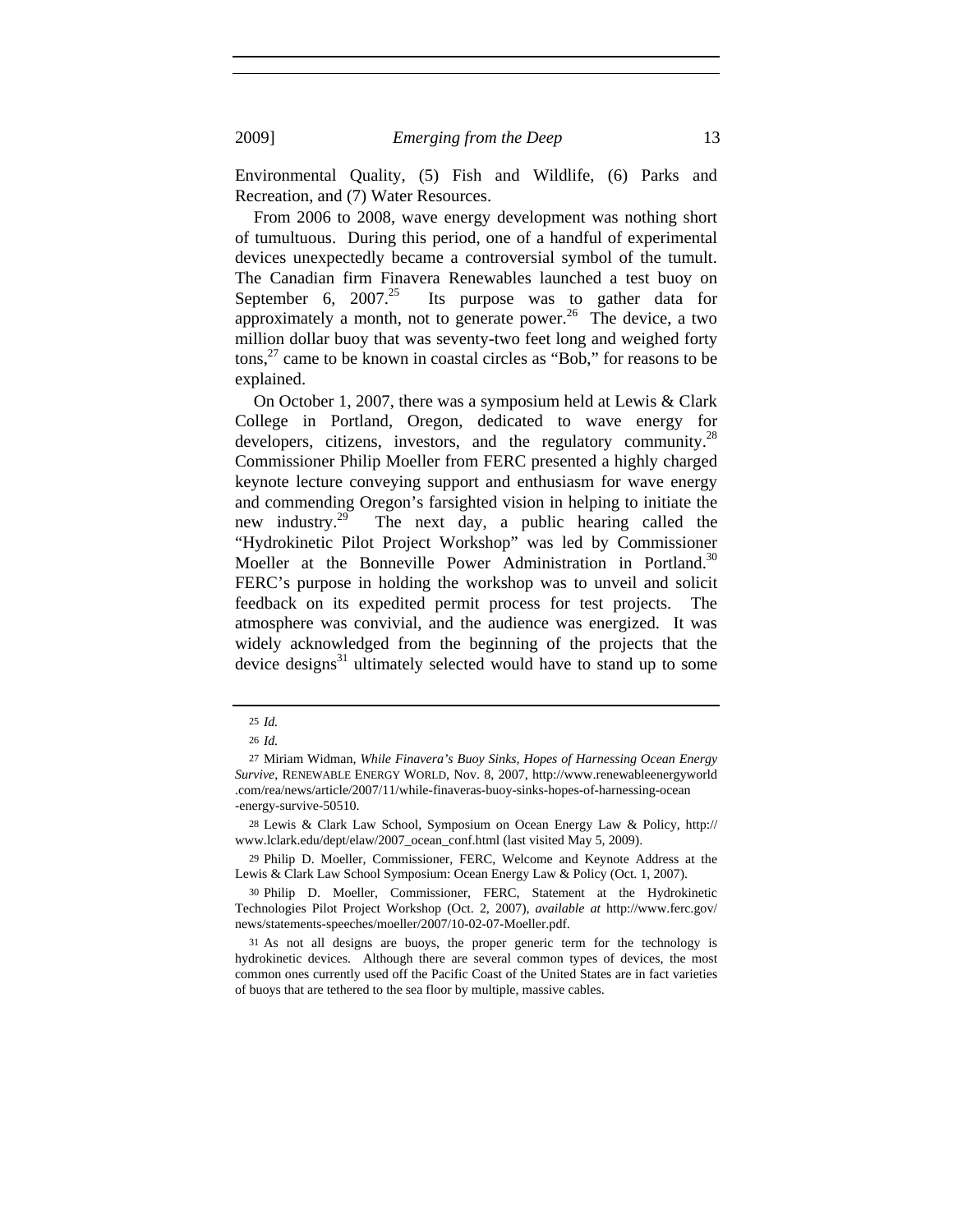of the harshest conditions on the planet: corrosive saltwater, temperature fluctuations, and a range of physical forces unleashed by enormous waves.<sup>32</sup> Despite this awareness, no one seemed prepared for what happened just a few weeks after the Portland gatherings.

Shortly before Bob was scheduled to be retrieved from the sea, the buoy took on water faster than its bilge pump could release it.<sup>33</sup> Bob sank around two and one-half miles off Agate Beach on October 27, 2007.<sup>34</sup> Being naturally skeptical and practical, many coastal residents (and fishermen in particular) nicknamed the sunken buoy for its imagined repose: "buoy on bottom."35 Coastal residents wanted to have the buoy removed as soon as possible so that it would not pose a navigational hazard for fishing vessels.<sup>36</sup> However, as a very rough winter set in and with only one salvage vessel searching (the Salvage Chief, located in Astoria), the device could not be found.<sup>37</sup> Even if it had been found, raising it would not have been possible.<sup>38</sup>

Bob was finally located and retrieved at 2:00 a.m. on July 24,  $2008<sup>39</sup>$  with the help of a large side scan image taken by the coastal services staff from the Department of Land Conservation and Development, a salvage vessel, and a team of technical divers. Bob

<sup>32</sup> Markus Mueller & Robin Wallace, *Enabling Science and Technology for Marine Renewable Energy*, 36 ENERGY POL'Y 4376, 4380–81 (2008), *available at* http://www .esm.ucsb.edu/academics/courses/254/Readings/Mueller%20and%20Wallace%202008.pdf (describing the challenges for wave energy technology).

<sup>33</sup> Widman, *supra* note 27.

<sup>34</sup> Terry Dillman, *Sunken Buoy Rescue Under Way*, NEWPORT NEWS-TIMES (Or.), July 25, 2008, *available at* http://www.newportnewstimes.com/articles/2008/07/25/news/news 01.txt.

<sup>35</sup> E-mail from Dr. Flaxen Conway, Extension Community Outreach Specialist, Oregon Sea Grant, to Holly V. Campbell (Feb. 1, 2009, 12:26:00 PST) (on file with author).

<sup>36</sup> *Id.*

<sup>37</sup> Dillman, *supra* note 34.

<sup>38</sup> For example, on December 5, 2007, a storm, with the first ever recorded hurricane force winds in the Pacific Northwest, devastated five coastal counties to the point where the President declared them a federal disaster area. *See* STEVE TODD ET AL., DECEMBER 2007 DAMAGING WIND STORM AND FLOODING IN NORTHWEST OREGON AND SOUTHWEST WASHINGTON (2007), http://www.wrh.noaa.gov/pqr/paststorms/20071203/ FEMAExecSummary\_Dec1\_4.pdf.

<sup>39</sup> Finavera Buoy Recovery, http://www.surfrider.org/oregon/2008/07/finavera-buoy -recovery.html (July 28, 2008, 12:06 PST).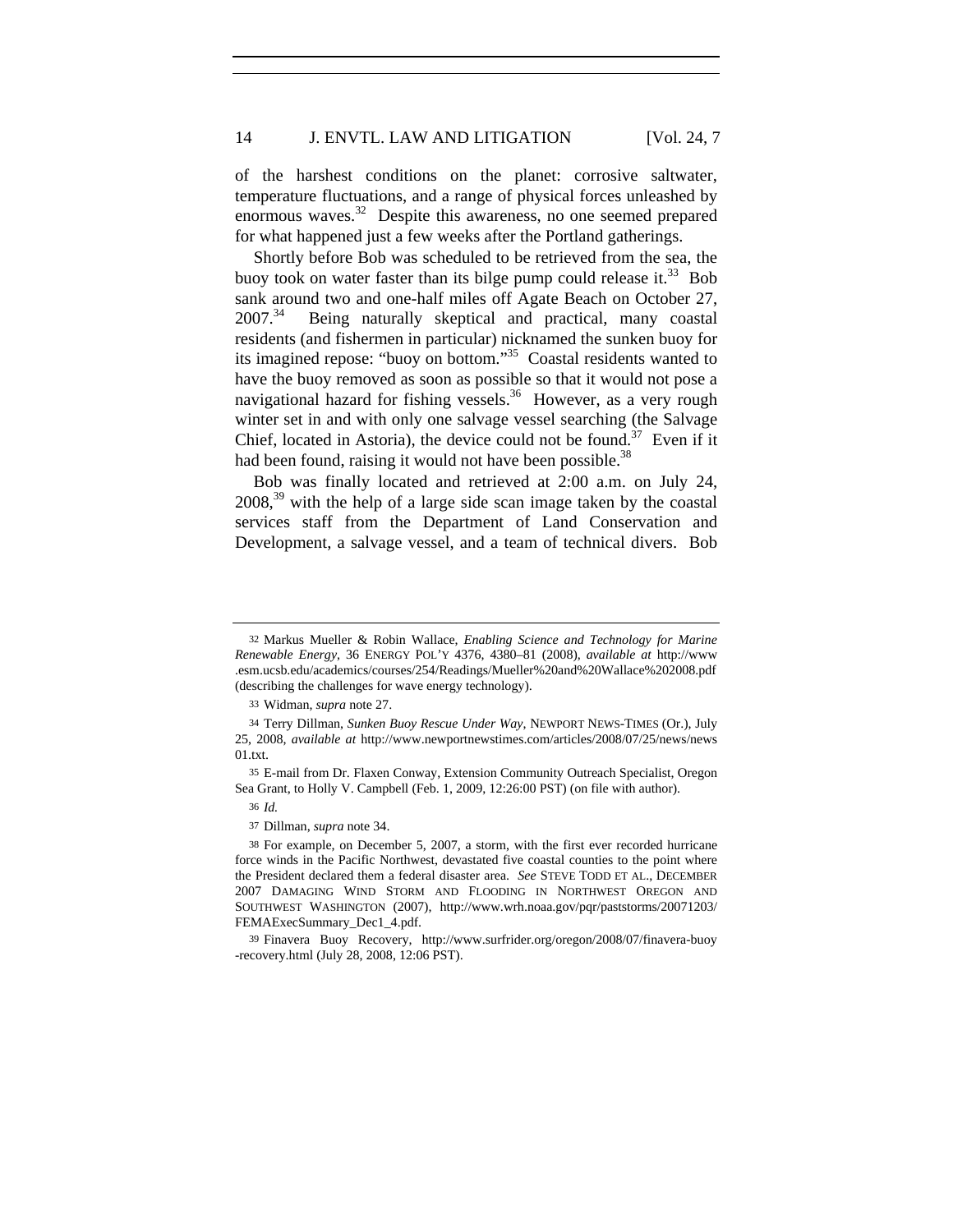lay partly submerged in 110 feet of water.<sup>40</sup> It was towed to a location on the Yaquina River to be taken apart for salvage.<sup>41</sup>

Despite Finavera's upbeat statements to the press that the test had served its purpose and yielded important data, the news of the loss of the buoy spread quickly. The temporary set back was taken by some as proof that wave energy was not technically feasible. But the industry took it in stride.<sup>42</sup>

As of this writing, there are five permitted pilot wave energy test sites off the Oregon Coast and one permitted pilot hydrokinetic test site embedded in a jetty (Douglas County, Oregon).From south to north, the locales and their target energy output are (1) Coos Bay (two projects, each at 100 MW), (2) Douglas County (20 to 180 MW), (3) Reedsport (50 MW), (4) Newport (100 MW), (5) Lincoln County (20 to 180 MW), and (6) Tillamook County. Three development companies and two public entities (counties) are involved.

On March 7, 2008, Ocean Power Technologies (OPT) submitted to FERC a notice of intent to take the next step; that is, to file an application for an original license for one of the two Coos Bay projects. The purpose of the document filed is

to provide a description of the existing and proposed project facilities and operations, and any proposed changes to the project. The PAD also is intended to be a source of relevant existing information and data related to the project area and the environment affected by the project. Further, the PAD is intended to enable resource agencies and interested parties to identify potential resource issues and related information needs, develop study reports, and prepare study plan requirements.

The OPT pre-application describes the placement of two hundred power buoys (in four groups of fifty, each rated to have the generating capacity of 500 kW for a total of 100 MW) up to 2.7 miles off the coast of Coos Bay, Oregon.<sup>44</sup> This project will occupy a space of

<sup>40</sup> Lori Tobias, *\$2 Million Wave Energy Buoy that Sank Off Agate Removed*, OREGONIAN, July 30, 2008, at D02.

<sup>41</sup> Finavera Buoy Recovery, *supra* note 39.

<sup>42</sup> Quotes in the media following the loss indicated that Finavera had considered the test buoy deployment a success. *See, e.g.*, *Test Buoy for Wave Energy Sinks Off Oregon Coast*, ASSOCIATED PRESS, Nov. 1, 2007, *available at* http://seattletimes.nwsource .com/html/localnews/2003987587\_webbuoy01.html.

<sup>43</sup> Notice of Intent and Preliminary Application Document, Coos Bay OPT Wave Park, FERC No. 12749, at 2-1 (Mar. 7, 2008), *available at* http://elibrary.ferc.gov/idmws/ common/opennat.asp?fileID=11607321.

<sup>44</sup> *Id*. at 4-3.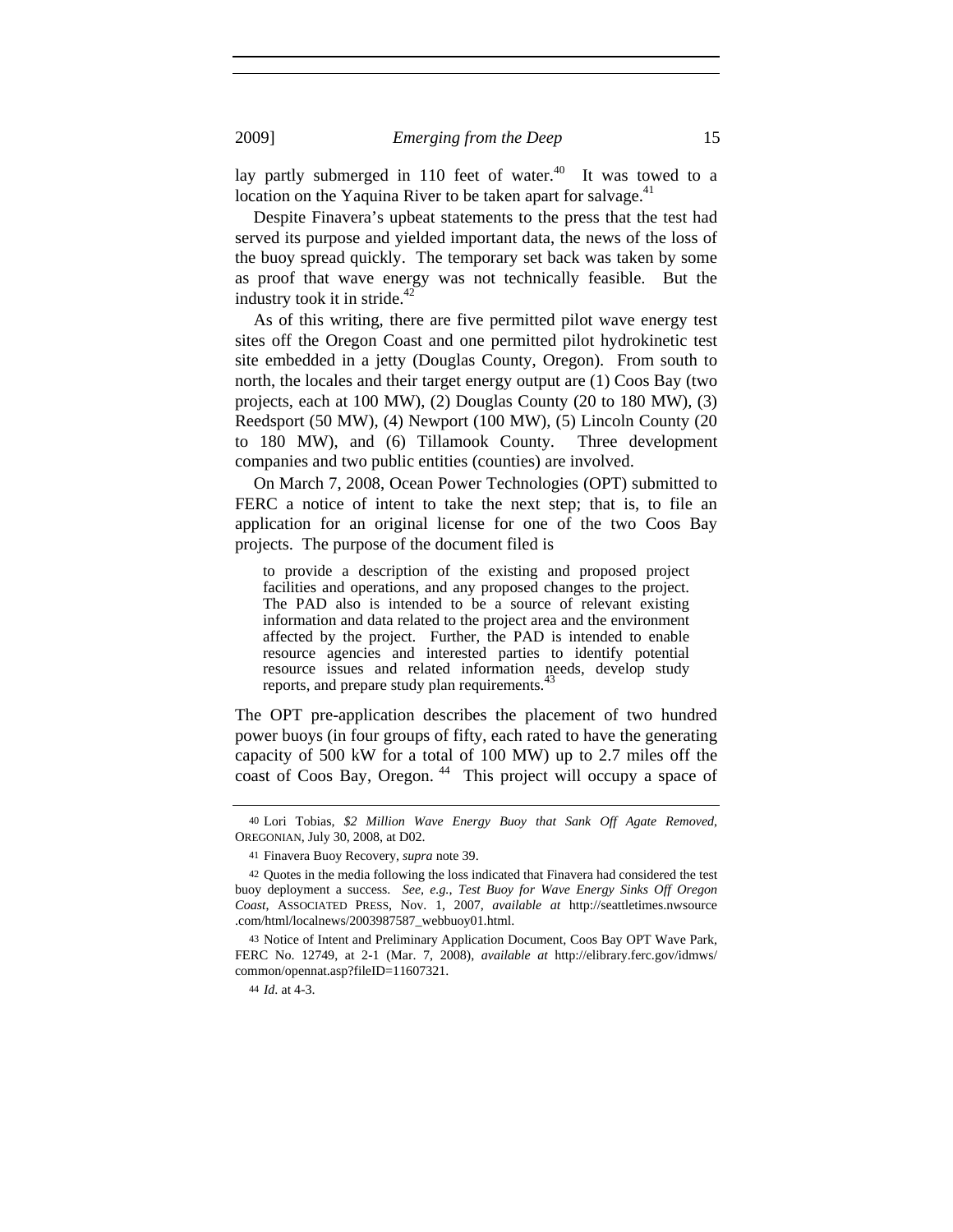0.93 square miles or 593 acres. $45$  The group sponsoring the project, Oregon Wave Partners Limited, will gather information and conduct studies during 2008 and 2009, and it plans to submit a full license application sometime in 2009.46

Three weeks after the OPT filing, on March 27, 2008, FERC announced that it had reached an agreement with the State of Oregon regarding coordination of wave energy activities in Oregon's territorial sea (Oregon state waters out to three nautical miles). $47$  The agreement (through a memorandum of understanding) "establishes Oregon's support of FERC's procedures for a shorter-term, experimental pilot license that ensures environmental, economic and social protections."<sup>48</sup> In the memorandum of understanding, FERC and Oregon agree that

• [e]ach will notify the other when one becomes aware of a potential applicant for a preliminary permit, pilot project license or license. This will allow for the start of coordinated efforts to review the project.

• They will agree upon a schedule for processing applications as early as possible. The schedule will include specific milestones for FERC and Oregon to complete their respective processes. They also will encourage other federal agencies and stakeholders to comply with the schedules.

• They, along with the prospective applicant and other participants, will work together to identify potential issues, and to determine what information is needed and what studies must be conducted to permit the Commission and Oregon to undertake required reviews of proposed projects.

• Oregon intends to prepare a comprehensive plan for the siting of wave energy projects in state waters off the coast of Oregon. FERC agrees to consider, to what extent, proposed projects are consistent with the plan.

• Any pilot project license or other license issued by FERC must include conditions to protect and mitigate potential damage to fish and wildlife resources.

<sup>45</sup> *Id.* at 4-5.

<sup>46</sup> *Id.* at 3-1, 3-2.

<sup>47</sup> Press Release, FERC, FERC, Oregon Sign Memorandum of Understanding for Wave Energy Projects (Mar. 27, 2008), http://www.ferc.gov/news/news-releases/2008/2008 -1/03-27-08.asp.

<sup>48</sup> *Id.*

<sup>49</sup> *Id.*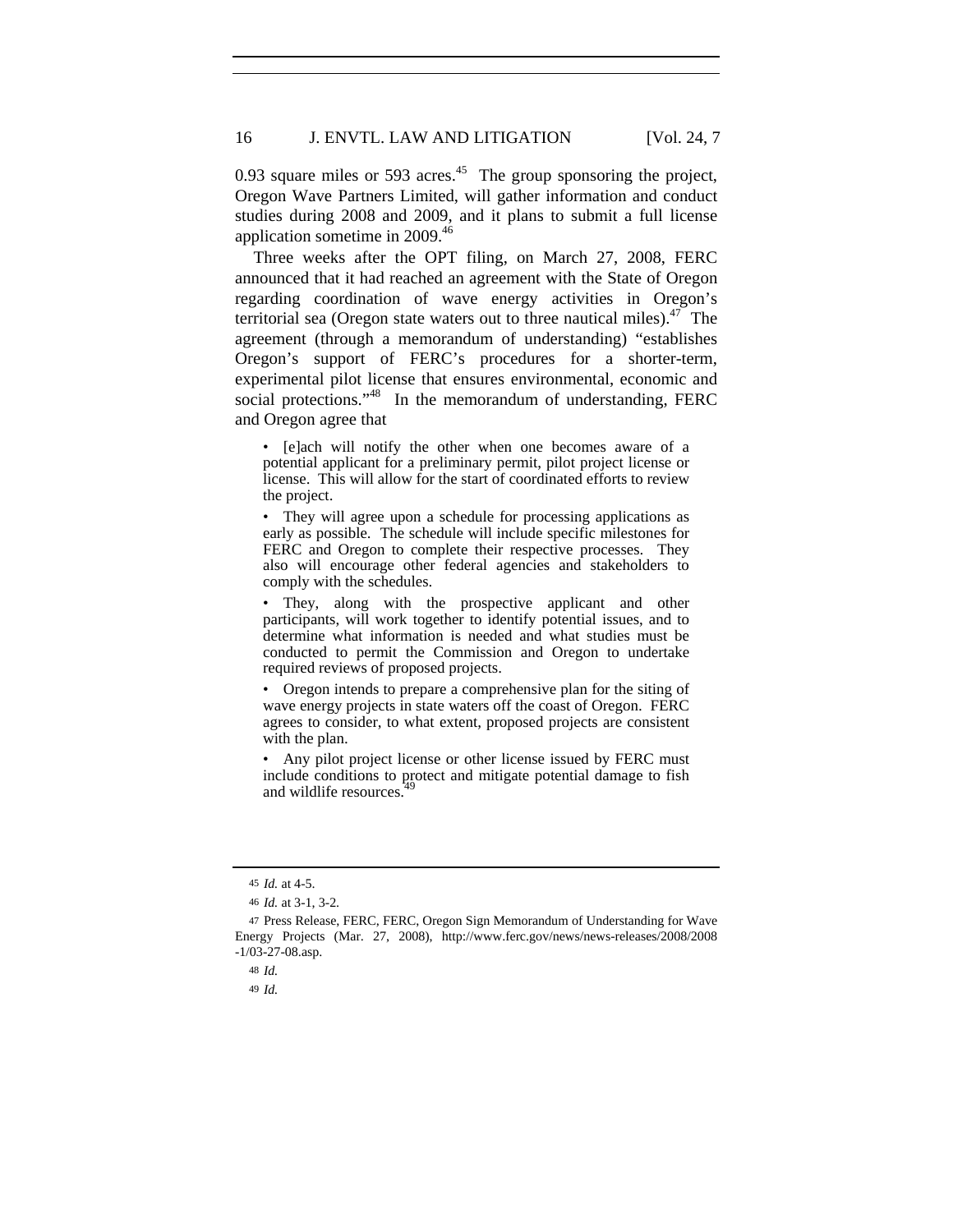On May 23, 2008, Douglas County filed with FERC a notice of intent and preliminary application document in support of its prospective full license application for an oscillating water column device near Winchester Bay that is expected to generate  $3 \text{ MW}^{50}$ Unlike floating hydrokinetic devices, $51$  such as buoys, the Douglas County oscillating water column device is stationary and built into the existing structure of a jetty.<sup>52</sup>

<sup>50</sup> Notice of Intent and Preliminary Application Document, Douglas County Wave & Tidal Energy Project, FERC No. 12743, at 2 (May 23, 2008), *available at* http://elibrary .ferc.gov/idmws/common/opennat.asp?fileID=11691067.

<sup>51</sup> The range of energy efficiency of current technologies varies from fifty percent to ninety-five percent, with the latter degree of efficiency reported by Oregon State University's Wave Energy Linear Test Bed at the generation level of nineteen kilowatts. Oregon State University, Wave Energy Opportunities and Developments, at slide 9, http://eecs.oregonstate.edu/wesrf/ (follow "Wave Energy Presentation" hyperlink).

The four main technologies being tested are (1) point absorbers (such as those designed by Ocean Power Technologies and Finavera Renewables), (2) oscillating water column devices (such as the ones designed by Oceanlinx, formerly Energetech), (3) the wave attenuator (such as the Pelamis), and (4) a device that captures energy as waves overtop the device (such as the Wave Dragon). *Id.* at slide 6. An additional type of device does not float off the coast, but instead is imbedded in the shoreline (as on a jetty) and from a stationary position captures waves in a high-energy location and converts their kinetic motion to electricity. *See, e.g.*, Wavegen, Wave Energy Wave Power, http://www .wavegen.co.uk (last visited May 5, 2009).

<sup>52</sup> Notice of Intent and Preliminary Application Document, *supra* note 50, at 5.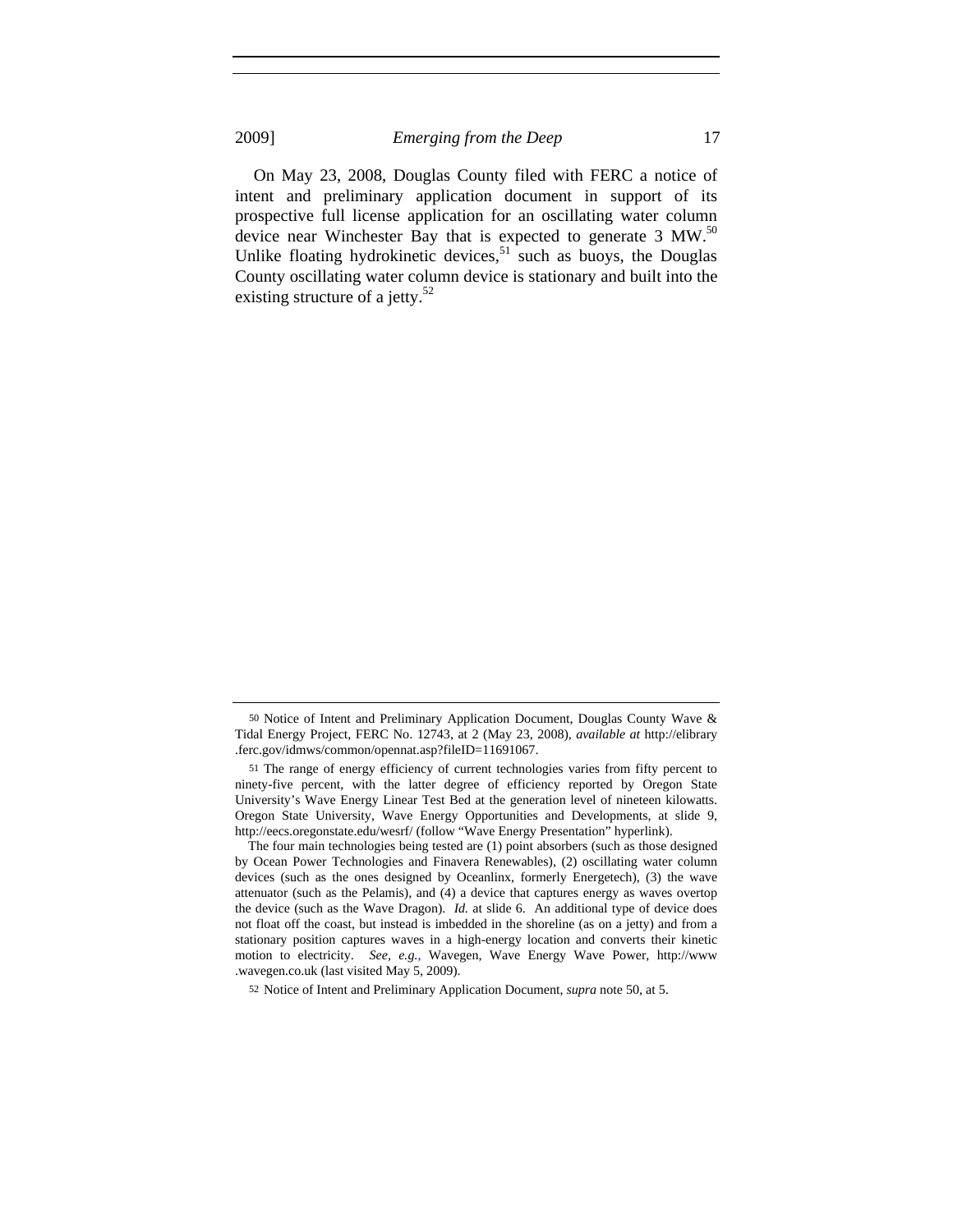# 18 J. ENVTL. LAW AND LITIGATION [Vol. 24, 7

| <b>FERC</b><br>Project No. | Location                     | Company                 | <b>Filed</b> | <b>Issued</b>           | Power               |
|----------------------------|------------------------------|-------------------------|--------------|-------------------------|---------------------|
| P-12713                    | Reedsport, OR                | OPT, Inc.               | 3/29/2006    | 2/16/2007               | 50 MW               |
| P-12749                    | Coos Bay, OR                 | <b>Wave</b><br>Partners | 3/27/2006    | 3/9/2007                | 100 MW              |
| P-12743                    | Douglas County,<br><b>OR</b> | Douglas<br>County       | 6/15/2006    | 4/6/2007                | 3 MW                |
| P-12752                    | Coos County, OR              | Aqua<br>Energy          | 4/17/2006    | 4/26/2007               | 100 MW              |
| P-12751                    | Makah Bay, WA                | Finavera <sup>53</sup>  | 11/6/2006    | 12/21/2007              | 1 MW<br>(LIC.)      |
| P-12779                    | Humboldt County,<br>CA.      | PG&E                    | 2/27/2007    | 3/13/2008               | 5-40 MW             |
| P-12781                    | Mendocino<br>County, CA      | PG&E                    | 2/27/2007    | 3/13/2008               | 5-40 MW             |
| P-13047                    | Tillamook<br>County, OR      | OR CWE                  | 10/1/2007    | 5/22/2008               | 20-180<br><b>MW</b> |
| P-13075                    | Centerville, CA              | <b>CA WEP</b>           | 11/9/2007    | 6/27/2008               | 20 MW               |
| P-13058                    | Grays Harbor,<br><b>WA</b>   | WA WC                   | 11/5/2007    | 7/31/2008               | 45 MW               |
| P-12750                    | Newport, OR                  | OR WEP II               | 11/2/2006    | 1/29/2009 <sup>54</sup> | 100 MW              |

As of this writing, the following wave energy preliminary permits (and one license) have been issued.

<sup>53</sup> During the writing of this paper, Finavera announced that it would cease wave energy activities and turn fully to wind, its main business. Mendo Coast Current, http:// mendocoastcurrent.wordpress.com/2009/02/06/finavera-sinks-their-own-wave-energy -projects/.

<sup>54</sup> FERC granted the permit for the Newport project on January 29, 2009. Susan Chambers, *Feds OK Wave Energy at Newport*, WORLD (Or.), Feb. 3, 2009, http://www .theworldlink.com/articles/2009/02/03/news/doc4988bc32a417894263916.txt. However, OPT stated that they would withdraw the permit, citing projects that are higher priorities. E-mail from Kaety Hildenbrand, Oregon Sea Grant, to Holly V. Campbell (Feb. 4, 2008) (on file with author) ("OPT is in the process of withdrawing from the Newport site. We remain committed to responsible development of wave power off the Oregon coast and feel this is best served by focusing on Reedsport and Coos Bay. We will circulate a formal announcement once we complete the withdrawal process with FERC.").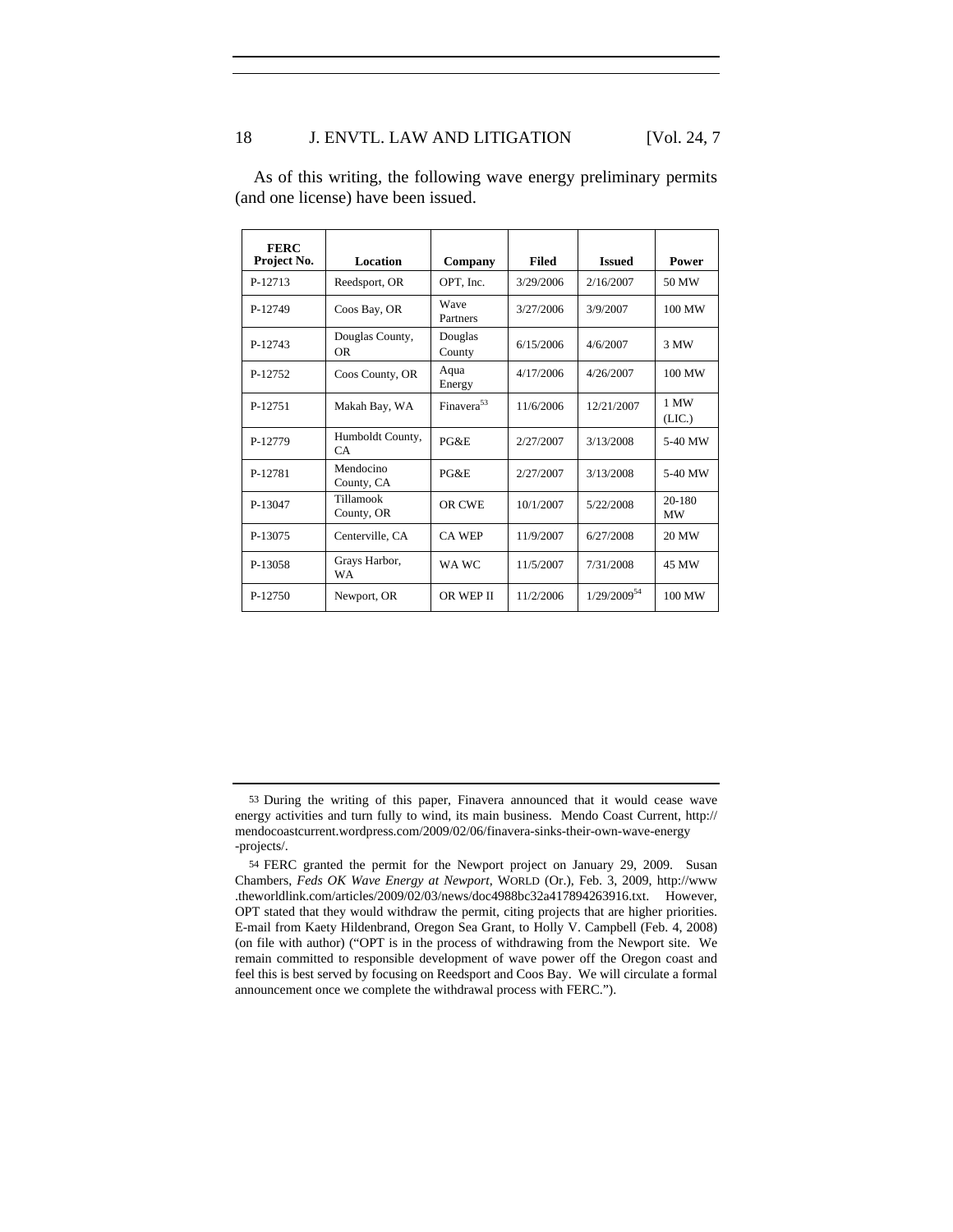| <b>FERC</b><br>Project No. | Location                                 | Company                                  | <b>Filed</b> | <b>Issued</b> | Power  |
|----------------------------|------------------------------------------|------------------------------------------|--------------|---------------|--------|
| P-13052                    | San Luis Obispo,<br>CA                   | Greenwaye                                | 10/19/2007   | Pending       | 5 MW   |
| P-13053                    | Mendocino, CA                            | Greenwave                                | 10/19/2007   | Pending       | 5 MW   |
| P-13308                    | San Francisco<br>Ocean Energy<br>Project | Gray's Harbor<br>Ocean Energy<br>Company | 10/22/2008   | Pending       | 100 MW |
| P-13309                    | Ventura Ocean<br><b>Energy Project</b>   | Gray's Harbor<br>Ocean Energy<br>Company | 10/22/2008   | Pending       | 100 MW |

As of this writing, the following wave energy preliminary permits are pending.

During the spring and summer of 2008, the U.S. Department of Energy (DOE) initiated a request for proposals to foster research partnerships between ocean energy developers and the public sector, including universities. It is through such federal support of innovation that renewable energy will reach peak development and application.55 In September 2008, Oregon State University received funding (\$1.25 million, renewable for up to five years) from the DOE to establish a national wave energy test center in Newport, Oregon.<sup>56</sup> The purposes of the new Northwest National Marine Renewable Energy Center include testing various device designs (for both wave and tidal energy) and obtaining data on environmental effects.<sup>57</sup>

## **II JURISDICTIONS AND THE LEGAL LANDSCAPE**

Coastal and ocean waters and the lands beneath them are not subject to private ownership. They are held in trust for the public under a common law doctrine as old as the Institutes of Justinian (Roman law) which continued through the English common law and was inherited by the United States when it became a nation. The

<sup>55</sup> Sanya Carleyolsen, *Tangled in the Wires: An Assessment of the Existing U.S. Renewable Energy Legal Framework*, 46 NAT. RESOURCES J. 759, 790 (2006).

<sup>56</sup> Press Release, Or. State Univ., Oregon Selected for Northwest Marine Renewable Energy Center (Sept. 18, 2008), http://oregonstate.edu/dept/ncs/newsarch/2008/Sep08/ waves.html; *see also* Oregon State University, *supra*, note 51, at slide 27.

<sup>57</sup> Oregon State University, *supra* note 51, at slide 2.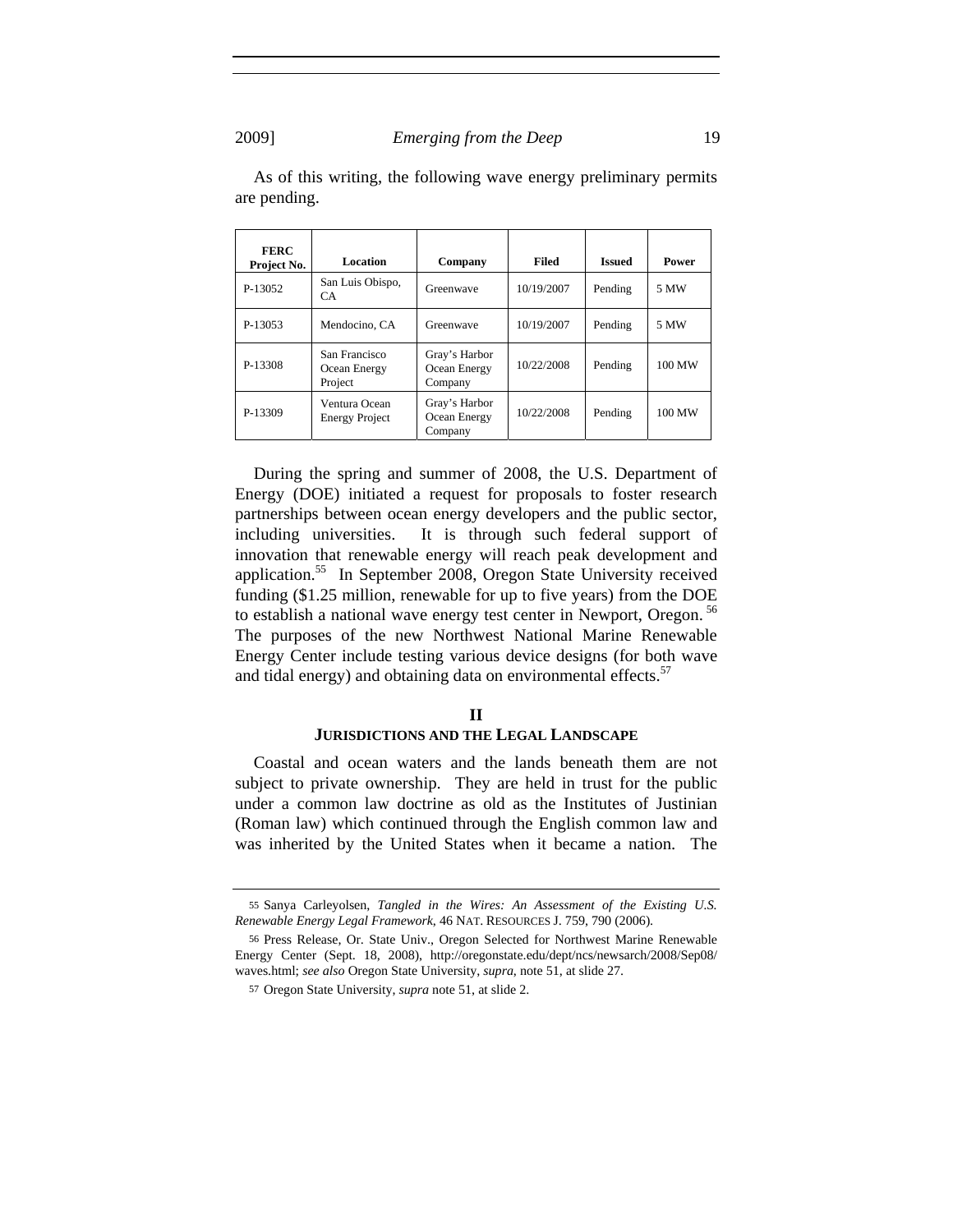public trust is based on the common sharing by all people of air, running water, and the sea and its shore.<sup>58</sup> The early republic granted the coastal lands and waters to the first thirteen American colonies to hold in trust for their citizens.<sup>59</sup> As new states joined the Union, they were granted identical rights and privileges as the first thirteen under the Equal Footing Doctrine.<sup>60</sup> The traditional triad of rights of the public in trust lands and waters are navigation, commerce, and fishing.<sup>61</sup> States' management of their coastal lands and waters takes place subject to the U.S. Constitution and the public trust interest. $62$ In effect, state waters are managed collaboratively among the state and federal governments. The public trust requires the managers to balance different marine uses that are beneficial to the public and requires consideration not just for the present population but for future generations as well. $^{63}$ 

The operation of the federal interest in managing the public trust can be most easily seen in the federal navigation servitude over navigable waters, which is derived from the Commerce Clause of the Constitution. $64$  Two major examples of federal management are the management of the U.S. Army Corps of Engineers' jurisdiction and duties regarding navigable waters under the Rivers and Harbors and Clean Water Acts and the National Marine Fisheries Service's management duties. Within the three-mile coastal zone (and within nine miles in Florida and Texas), states may lease out submerged lands and adjacent area waters for various purposes such as fishing, oystering, and other aquaculture,<sup>65</sup> but the private property interest that results (the lease itself) is always subject to the state's duty to the public as trustee.<sup>66</sup> Were the states to abdicate their trust

<sup>58</sup> J.B. Ruhl & James Salzman, *Ecosystem Services and the Public Trust Doctrine: Working Change from Within*, 15 SOUTHEASTERN ENVTL. L.J. 223, 224 (2006).

<sup>59</sup> Shively v. Bowlby, 152 U.S. 1, 16 (1894).

<sup>60</sup> Pollard v. Hagan, 44 U.S. 212, 216 (1845).

<sup>61</sup> *See* Arnold v. Mundy, 6 N.J.L. 1, 9 (1821).

<sup>62</sup> *See* George P. Smith II & Michael W. Sweeney, *The Public Trust Doctrine and Natural Law: Emanations Within a Penumbra*, 33 B.C. ENVTL. AFF. L. REV. 307, 314–21 (2006); Charles F. Wilkinson, *The Headwaters of the Public Trust: Some Thoughts on the Source and Scope of the Traditional Doctrine*, 19 ENVTL. L. 425, 453–64 (1989) (discussing state management of coastal lands and water).

<sup>63</sup> Gail Osherenko, *New Discourses on Ocean Governance: Understanding Property Rights and the Public Trust*, 21 J. ENVTL. L. & LITIG. 317, 366–67 (2006).

<sup>64</sup> U.S. CONST. art. I, § 8, cl. 3.

<sup>65</sup> 43 U.S.C. § 1301(b) (2006).

<sup>66</sup> Ill. Cent. R.R. Co. v. Illinois, 146 U.S. 387, 450–51 (1892).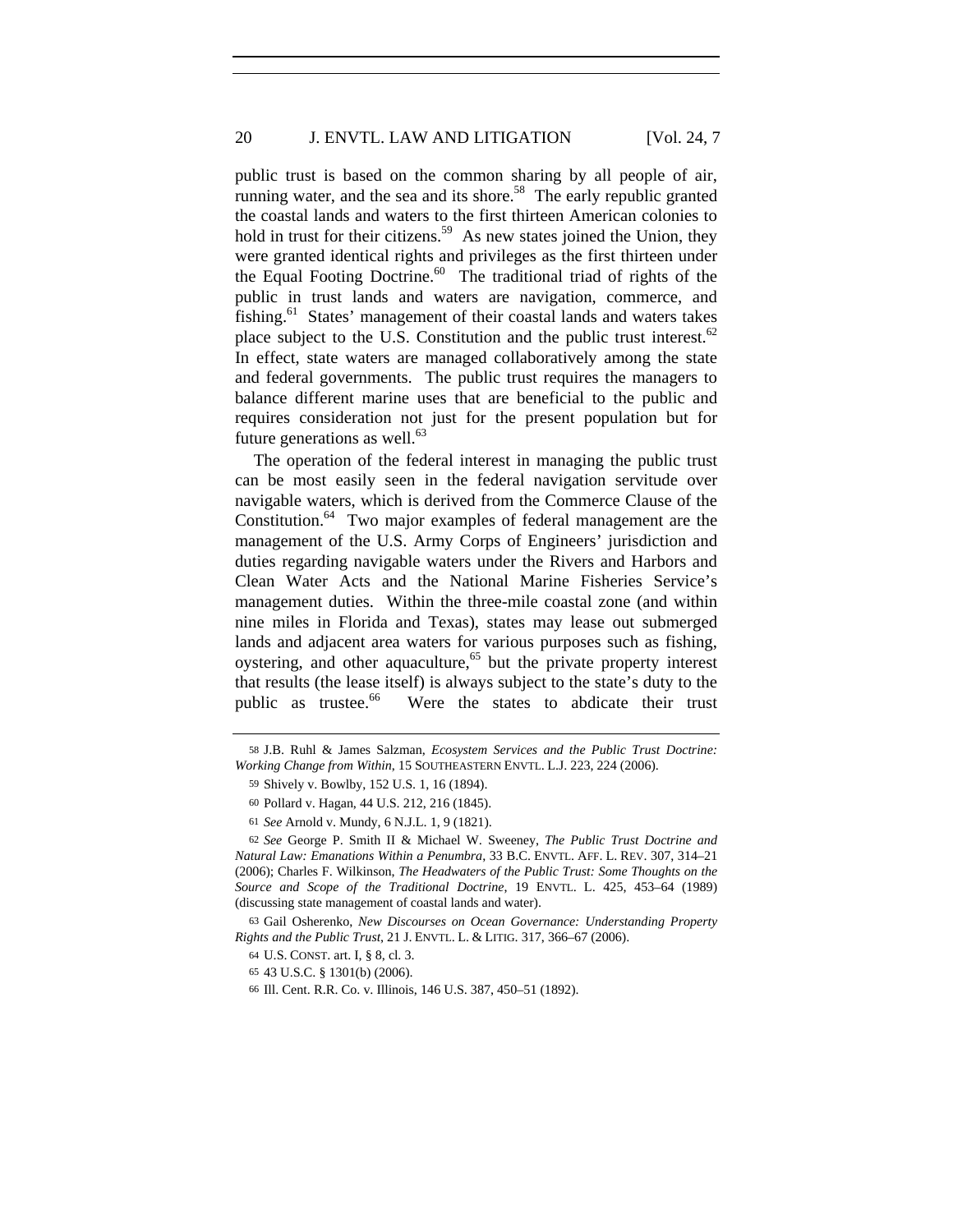responsibilities in state waters, the federal trust would still hold. From the three-mile line out to the two-hundred-nautical-mile exclusive economic zone boundary, the ocean and seabed are arguably held in trust for the people by the sovereign, the U.S. government.<sup>67</sup>

Whether literally true in the legal sense or popularly ascribed, the public trust character of the ocean has infiltrated not only the public's imagination but also that of the authors of the U.S. Ocean Commission's 2004 landmark report. In describing the ocean region beyond state waters, the Commission wrote:

This area, which extends from 3 to 200 nautical miles offshore, contains an enormous diversity of resources, many of which are used or affected by human activities. Within federal waters, the United States has sovereign rights for the purpose of exploring, exploiting, conserving, and managing the living and nonliving natural resources of the seabed and subsoil and the surface and subsurface of the waters. The federal government also has jurisdiction over the establishment and use of artificial structures, islands, and installations that have economic purposes, and the protection and preservation of the ocean environment. Associated with these authorities is the federal government's responsibility *to ensure that ocean activities are managed for the benefit of the public*. 68

Stand on almost any beach in America and look seaward; the view may seem open and uncomplicated. However, upon close inspection of a map of uses and jurisdictions such as the one found on the website of Oregon's Department of Land Conservation and Development, one might be struck by how complex and systematic

<sup>67</sup> *See* Biliana Cicin-Sain & Robert W. Knecht, *The Problem of Governance of U.S. Ocean Resources and the New Exclusive Economic Zone*, 15 OCEAN DEV. & INT'L. L. 289 (1985); Casey Jarman, *The Public Trust Doctrine in the Exclusive Economic Zone*, 65 OR. L. REV. 1 (1986). Some legal scholars are skeptical regarding whether the ocean beyond three miles may technically be characterized as held in the public trust due to the historic details of the annexation of the exclusive economic zone and the fact that formal extension of the public trust to these lands and waters has not taken place via the Supreme Court. Arguably, however, our laws (for example the Outer Continental Shelf Lands Act and the Magnuson-Stevens Fisheries Conservation Act) require, in letter and spirit, management of resources on behalf of the American people within a conceptual framework that strongly resembles that of the public trust, regardless of whether it is labeled as such. *See, e.g.*, 43 U.S.C. § 1332(3) (2006).

<sup>68</sup> U.S. COMM'N ON OCEAN POLICY, AN OCEAN BLUEPRINT FOR THE 21ST CENTURY 98 (2004) (emphasis added), *available at* http://oceancommission.gov/documents/full \_color\_rpt/000\_ocean\_full\_report.pdf.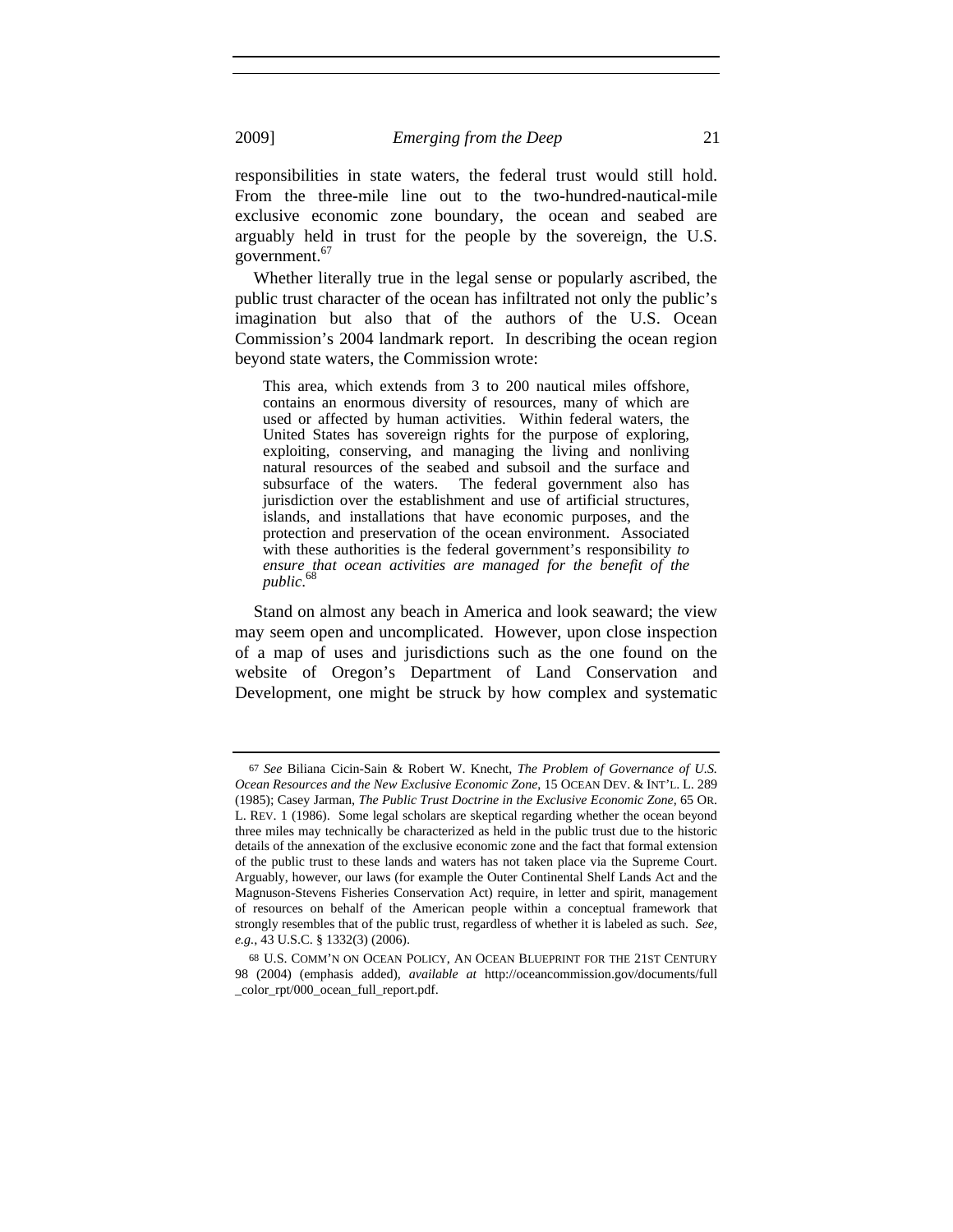our ocean governance is. $^{69}$  As beneficiaries of the lands and waters held in trust on our behalf, we enjoy the freedom of recreation and fishing. We also enjoy the products that come from the sea; we have a need for the fisheries managed on our behalf both as a food and an economic resource. Regarding the presence of energy installations, some states have oil and gas platforms off their continental shelves. However, Oregon and Washington do not. $\frac{70}{6}$ 

While Oregon enjoys clean hydropower (comprising about seventy percent of its energy annually), $^{71}$  it is like many states where energy is produced in geographically remote locations (in this case, eastern Oregon) far from the urban centers (western Oregon) where the energy is primarily consumed, causing high transmission costs. One of the attractions of wave energy in Oregon is its ability to help supplement the energy grid within easy reach of the coast to population centers such as Portland. Moreover, the highest levels of energy harnessed from waves off the coast occur in winter, corresponding to the highest energy consumption.

Hydrokinetic energy developers will need to work with a variety of government entities in order to develop off the coast of Oregon. The jurisdiction is determined according to geography and activity. States manage the seabed within three nautical miles under the Submerged Lands Act.<sup>72</sup> However, activities involving the construction or placement of objects in the nation's navigable waters are overseen under the Rivers and Harbors  $Act^{73}$  and the Clean Water  $Act^{74}$  by the

<sup>69</sup> OR. DEPT. OF LAND CONSERVATION & DEV., AGENCY PROGRAMS AND AUTHORITIES IN OREGON'S TERRITORIAL SEA AND OCEAN SHORE, http://www.oregon .gov/LCD/OCMP/docs/Ocean/OP\_agncy-diag.pdf (last visited May 5, 2009).

<sup>70</sup> Following the Santa Barbara oil spill in January 1969, California tried a number of strategies to ban oil and gas leasing and finally succeeded in obtaining a congressional moratorium on drilling in 1982. James Lima, Minerals Mgmt. Serv., Presentation at the Social and Economic Planning Conference (Aug. 24, 1999), *available at* http://www.mms.gov/itd/files/pc.pdf. On September 18, 2006, California, Oregon, and Washington banded together via the West Coast Governors' Agreement on Ocean Health and put in place a moratorium on OCS leases. CHRISTINE GREGOIRE, THEODORE R. KULONGOSKI & ARNOLD A. SCHWARZENEGGER, WEST COAST GOVERNORS' AGREEMENT ON OCEAN HEALTH (2006), *available at* http://westcoastoceans.gov/docs/ WCOceanAgreementp6.pdf.

<sup>71</sup> U.S. Dep't of Energy, State of Oregon, *supra* note 12.

<sup>72</sup> 43 U.S.C § 1312 (2006).

<sup>73</sup> 33 U.S.C. § 401 (2006).

<sup>74</sup> 33 U.S.C. § 1344 (2006).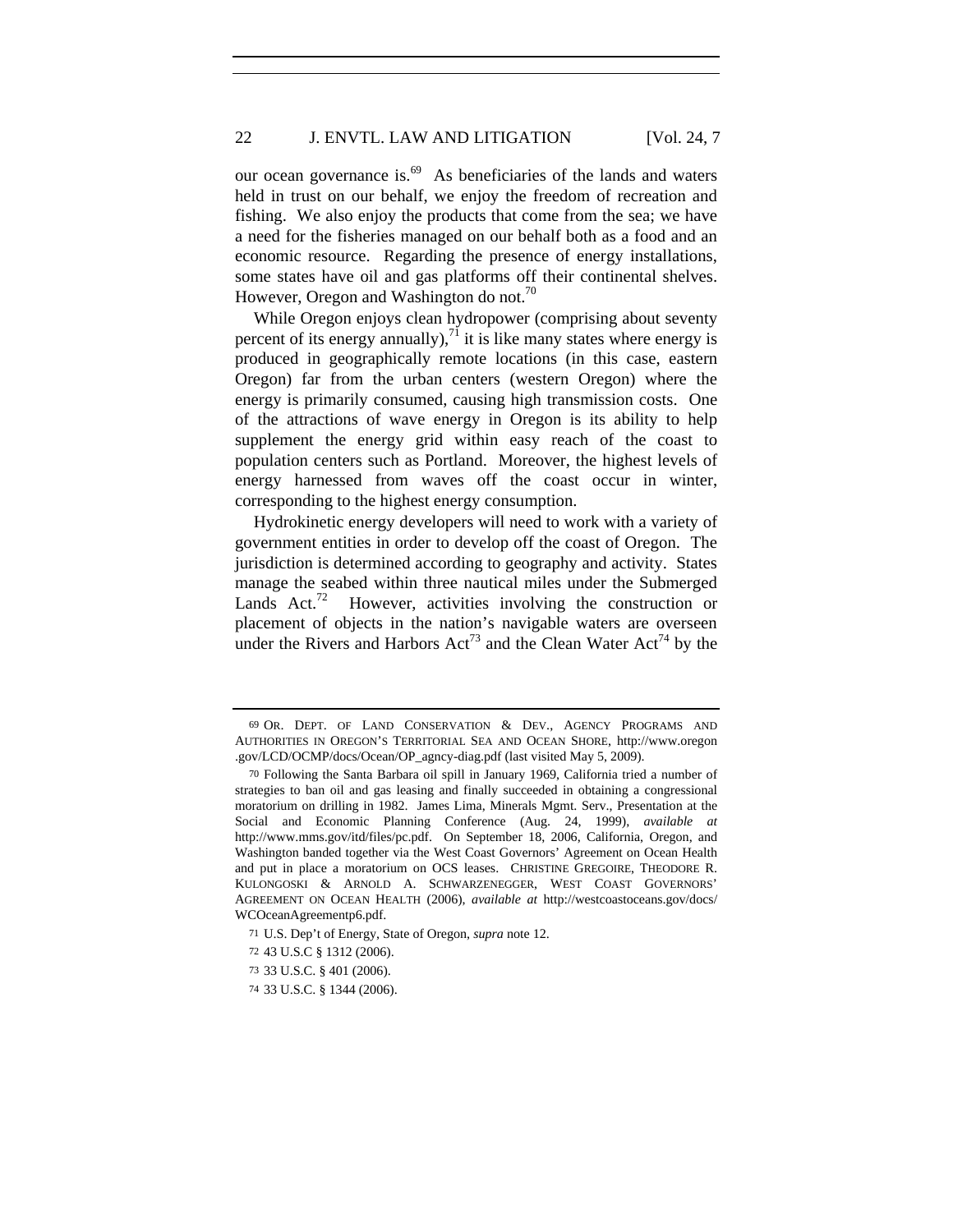U.S. Army Corps of Engineers as well as by the U.S. Coast Guard.<sup>75</sup> For example, in order to lay the cable that will bring the power ashore, the developer will work with the two entities that protect and govern activities that involve the seabed, the Oregon Department of State Lands and the Corps. The developer will also need to satisfy the Coastal Zone Management Act's federal consistency requirements<sup>76</sup> and the Clean Water Act's water quality certification requirements.<sup>77</sup>

Thus, multiple permits are necessary before putting a project in the water.<sup>78</sup> FERC is the main federal energy agency that oversees wave energy permitting and licensure. On March 17, 2009, the previous dispute regarding jurisdiction on the outer continental shelf (OCS) between FERC and the Minerals Management Service (MMS), which manages offshore oil, gas, and wind energy, $79$  was resolved by the two agency heads.<sup>80</sup> Congress delegated authority to FERC almost ninety years ago in the Federal Power Act.<sup>81</sup> FERC is an independent regulatory agency comprised of a chairman and four other commissioners who are appointed by the President and confirmed by the Senate.<sup>82</sup> Originally known as the Federal Power Commission, FERC was established in 1920 to provide federal coordination of hydroelectric power.<sup>83</sup> FERC's scope of authority has grown to

79 Minerals Management Service, U.S. Department of Interior, About the MMS, http://www.mms.gov/aboutmms/ (last visited May 5, 2009).

81 16 U.S.C. § 792 (2006).

82 FERC, Commission Members, http://www.ferc.gov/about/com-mem.asp (last visited May 5, 2009).

83 FERC, Students' Corner, History of FERC, http://www.ferc.gov/students/whatisferc/ history.htm (last visited May 5, 2009).

<sup>75</sup> One of the U.S. Coast Guard's missions is to maintain safe navigation by making sure that obstructions in the ocean are properly marked for mariners (using specific lighting, sonar, or other technologies).

<sup>76</sup> 16 U.S.C. § 1456(c)(1) (2006).

<sup>77</sup> 33 U.S.C. § 1341.

<sup>78</sup> At the author's last count (for another research project), for the purposes of wave energy involvement, there are nine possible federal agencies administering up to nineteen different United States laws, with many agency jurisdictions overlapping. In many cases on the Pacific Coast, there is the legal requirement to consult with the region's affected tribal governments. Notably, the U.S. Oceans Commission's count of federal authorities dedicated to some aspect of marine affairs included forty-six different bureaus within an umbrella group of fifteen main agencies or cabinet-level offices. These authorities are of course in addition to those within each applicable coastal state. U.S. COMM'N ON OCEAN POLICY, *supra* note 68.

<sup>80</sup> Edward Felker, *Infighting Knocks Wind from Energy Plans*, WASH. TIMES, Mar. 12, 2009, at A01; *see also* Stephen Power, *Accord Opens Doors for Rules on Offshore Energy*, WALL ST. J., Mar. 17, 2009, at A4.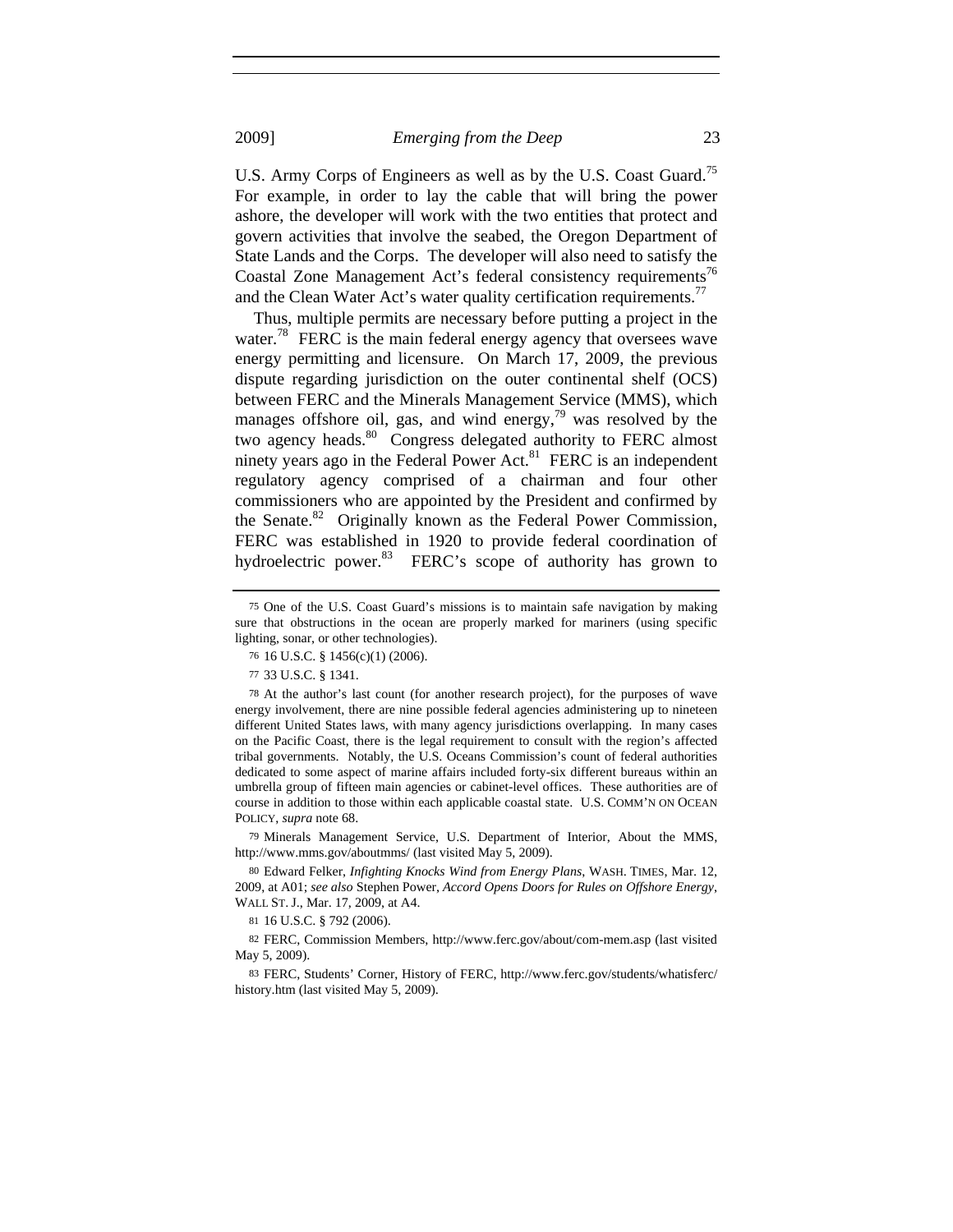include oversight of electric power, natural gas and oil pipelines, and hydroelectric projects, including hydrokinetic.<sup>84</sup> FERC's mission is to regulate and "oversee[ ] energy industries in the economic, environmental, and safety interests of the American public."<sup>85</sup>

The U.S. Department of Interior interpreted language in the Energy Policy Act of 2005 to grant exclusive authority over energy installations on the OCS to the MMS (one of Interior's bureaus); yet, the Act contained the phrase that nothing in the law disturbed preexisting jurisdiction under other statutory authorities.<sup>86</sup> Despite months of work during early 2008 by the MMS and FERC on a draft memorandum of understanding regarding the issue, negotiations broke down in late spring. Citing the Energy Policy Act of 2005, the MMS contested FERC's jurisdiction in the three- to twelve-nauticalmile zone and issued a notice of proposed rulemaking for a future lease program for hydrokinetics on the  $OCS$ .<sup>87</sup> In April 2008, the Department of Interior requested rehearing of two FERC preliminary hydrokinetic permits for Pacific Gas and Electric wave energy project sites that straddled the three-nautical-mile line in California waters.<sup>88</sup> On October 16, 2008, FERC issued an order asserting jurisdiction out to the two-hundred-mile U.S. Exclusive Economic Zone.<sup>89</sup> On November 3, 2008, the U.S. Department of Interior filed a notice of intervention and protest regarding the Commission's assertion. $90$  The controversy was resolved by FERC taking primary jurisdiction over hydrokinetic energy and the MMS taking primary jurisdiction over wind energy on the OCS.

<sup>84</sup> *Id.*

<sup>85</sup> FERC, About FERC, http://www.ferc.gov/about/about.asp (last visited May 5, 2009).

<sup>86</sup> *See* 16 U.S.C. §§ 797(e), 817 (granting FERC jurisdiction over navigable waters); Energy Policy Act of 2005 § 388, 43 U.S.C. § 1337(9) (2006).

<sup>87</sup> Alternative Energy and Alternate Uses of Existing Facilities on the Outer Continental Shelf, 73 Fed. Reg. 39,376 (July 9, 2008).

<sup>88</sup> *See* Pac. Gas & Elec. Co., 125 F.E.R.C. ¶ 61,045, at 1, 30 (2008) (order on rehearing).

<sup>89</sup> *Id.* at 1–2. Basically, the Commission's assertion rests on two interpretations of the Federal Power Act regarding the OCS lands as "reservations" and the waters out to the exclusive economic zone as "navigable waters." *Id.*

<sup>90</sup> Notice of Intervention and Protest of the U.S. Department of the Interior, Ocean Renewable Power Co., FERC Nos. P-12498, P-12500 (Nov. 3, 2008), *available at* http://elibrary.ferc.gov/idmws/common/opennat.asp?fileID=11845881. As of January 26, 2009, the MMS itself filed a protest before FERC. *See* Protest of the Minerals Management Service, Grays Harbor Ocean Energy Co., FERC Nos. P-13306 to P-13312 (Jan. 26, 2009), *available at* http://elibrary.ferc.gov/idmws/common/opennat .asp?fileID=11913894.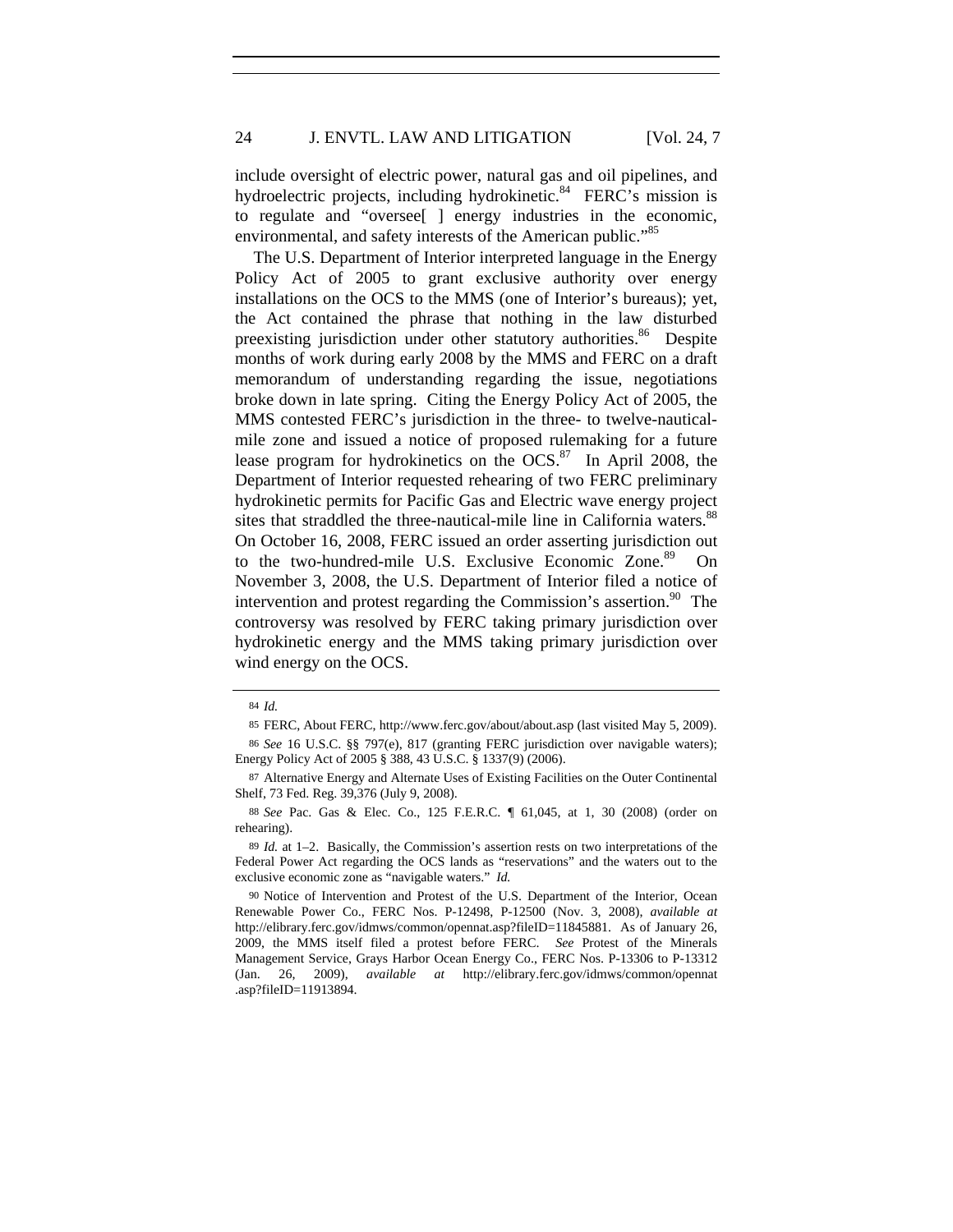Perhaps the MMS-FERC jurisdiction dispute points to another opportunity. The two agencies' strengths and expertise are quite complementary. If we were to engage in a sustained national discussion of energy policy and design an integrated, modern framework for energy, alternative energy in particular, we might make far more efficient use of our financial and human resources. State and federal agencies should collaborate to devise coordinated, unified policies and a solid strategy capable of promoting action instead of reaction. Several scholars and observers have called for such a framework.<sup>91</sup> One suggestion has been to elect a single agency system, which sounds attractive and resonates with the U.S. Oceans Commission's 2004 recommendation for a National Ocean Council.<sup>92</sup> However, because of the cost, difficulty of implementation (overhauling multiple federal agencies' missions), and territorial, "turf" politics, a single energy agency might not realistically be expected anytime soon. What is more plausible in the short term is an adaptable, flexible single permit that is administered collaboratively by the agencies that are required to sign off on a project. Like the universal environmental impact statement of the National Environmental Policy Act, the permit could be procedurally grounded in the Council on Environmental Quality. The collaborating agency representatives could file, review, and sign off on the permit online, with their comments. Such a project would be available online fulltime and supported by a listserv of all participating parties. The permit conditions would be assigned in a single phase, by agreement of the parties after thorough discussion, and resemble a contract with provisions. Each development would be visible online, just as every step in a FERC docket is now. $93$  In instances where there was a cluster of similar projects in a small region, the projects could be reviewed together in a single review stream.

The concept of a single permit, in which all federal regulators participated, including the Coastal Zone Management Act federal consistency review with the affected state(s), would perhaps be an innovative experiment approaching the U.S. Ocean Commission's recommendation for greater coordination. In the following excerpt, the authors might as well have been referring to ocean energy:

<sup>91</sup> Carleyolsen, *supra* note 55, at 765.

<sup>92</sup> U.S. COMM'N ON OCEAN POLICY, *supra* note 68, at 78–82.

<sup>93</sup> One way of achieving this is an online meeting and document service. *See* Cisco WebEx, www.webex.com (last visited May 5, 2009).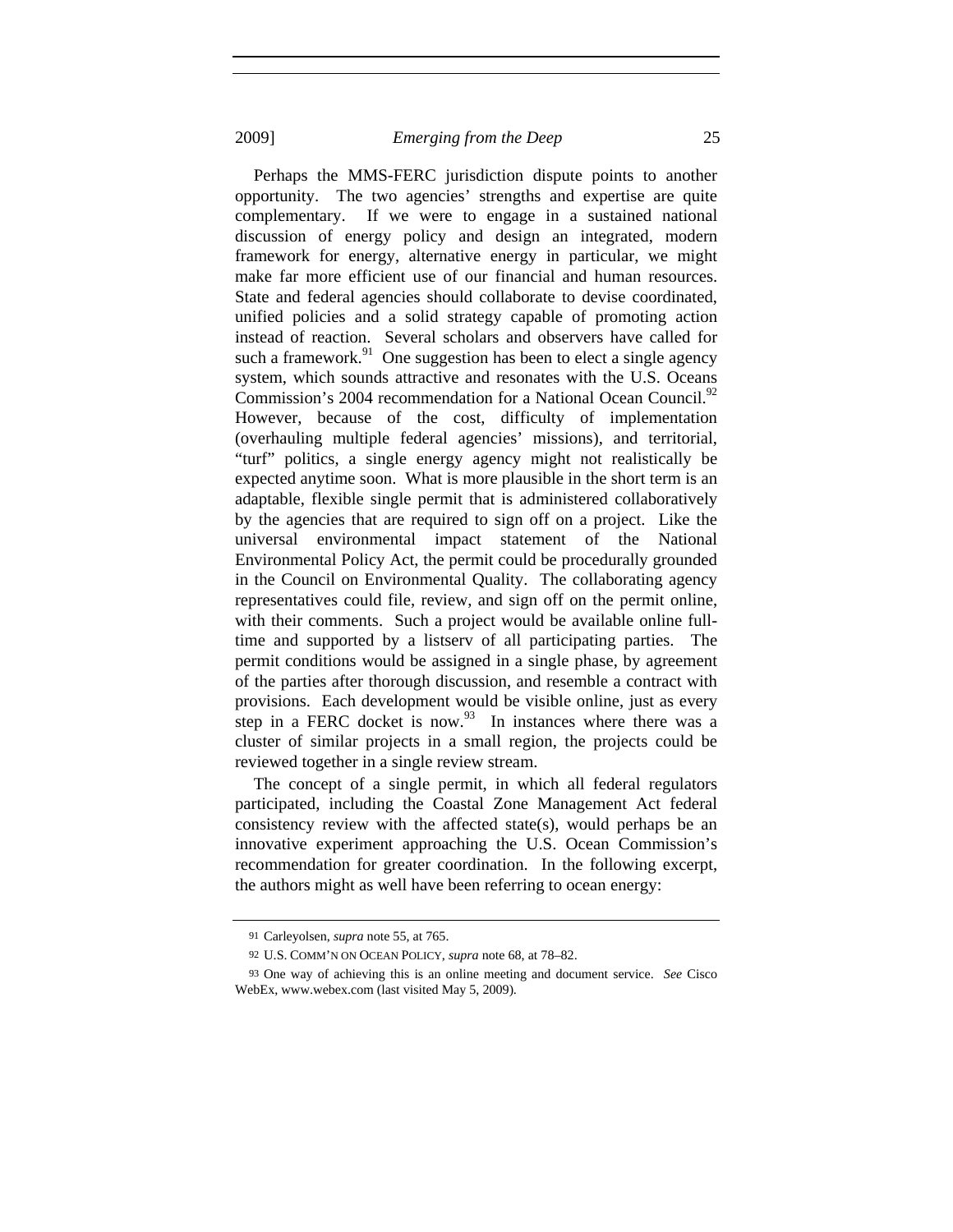The challenge for policy makers will be to unlock the ocean's potential while minimizing conflicts among users, safeguarding human and marine health and cultural resources, and fulfilling the federal government's obligation to manage public resources for the maximum long-term benefit of the entire nation.

 While legal, policy, and institutional frameworks exist for managing some ocean uses, there remain increasingly unacceptable gaps. The nation needs a coordinated offshore management regime that encompasses traditional and emerging uses and is adaptable enough to incorporate uses not yet clearly foreseen.<sup>9</sup>

FERC's system for regulating hydrokinetic projects has been adapted from its long experience with conventional hydropower. The process begins when a developer applies for a preliminary permit to test a pilot hydrokinetic project.<sup>95</sup> FERC applies a strict scrutiny standard of review of preliminary permits.<sup>96</sup> The preliminary permit maintains priority of application for three years during which the developer conducts feasibility studies and pre-license filing activities. $97$  The preliminary permit does not authorize construction and projects may be tested but not connected to the power grid.<sup>98</sup>

A subsequent FERC license authorizes project construction and operation.99 FERC requires that all licenses conform to the relevant state comprehensive plan for developing a waterway for beneficial public purposes.<sup>100</sup> Beneficial public purposes may include providing power or providing protection, mitigation, and enhancement of fish and wildlife. Thus, the FERC licensing process confers deference to the state with regard to its own local planning and methods.<sup>101</sup> FERC is required to give equal consideration to both power and

<sup>94</sup> U.S. COMM'N ON OCEAN POLICY, *supra* note 68, at 98.

<sup>95</sup> FERC, Hydropower—Industry Activities, http://www.ferc.gov/industries/hydro power/indus-act/hydrokinetics/energy-pilot.asp (last visited May 5, 2009).

<sup>96</sup> *See* Reedsport OPT Wave Park, LLC, 118 F.E.R.C. ¶ 61,118 (2007) (order issuing preliminary permit).

<sup>97</sup> FERC, Hydropower—Licensing, http://www.ferc.gov/industries/hydropower/gen -info/licensing/pre-permits.asp (last visited May 5, 2009).

<sup>98</sup> Preliminary Permits for Wave, Current, and Instream New Technology Hydropower Projects, 118 F.E.R.C.  $\P$  61,112 (2007) (notice of inquiry and interim statement of policy). 99 *Id.*

<sup>100</sup> Federal Power Act, 16 U.S.C. §§ 797(e), 803(a)(1) (2006); *see also* FERC State and Federal Comprehensive Plans Policy, 18 C.F.R. § 2.19 (2008).

<sup>101</sup> It is important to note that the initial, but crucial, decision regarding the precise ocean location for the project siting is one for the state to determine in consultation with coastal communities, environmental scientists, and affected stakeholders such as fishermen.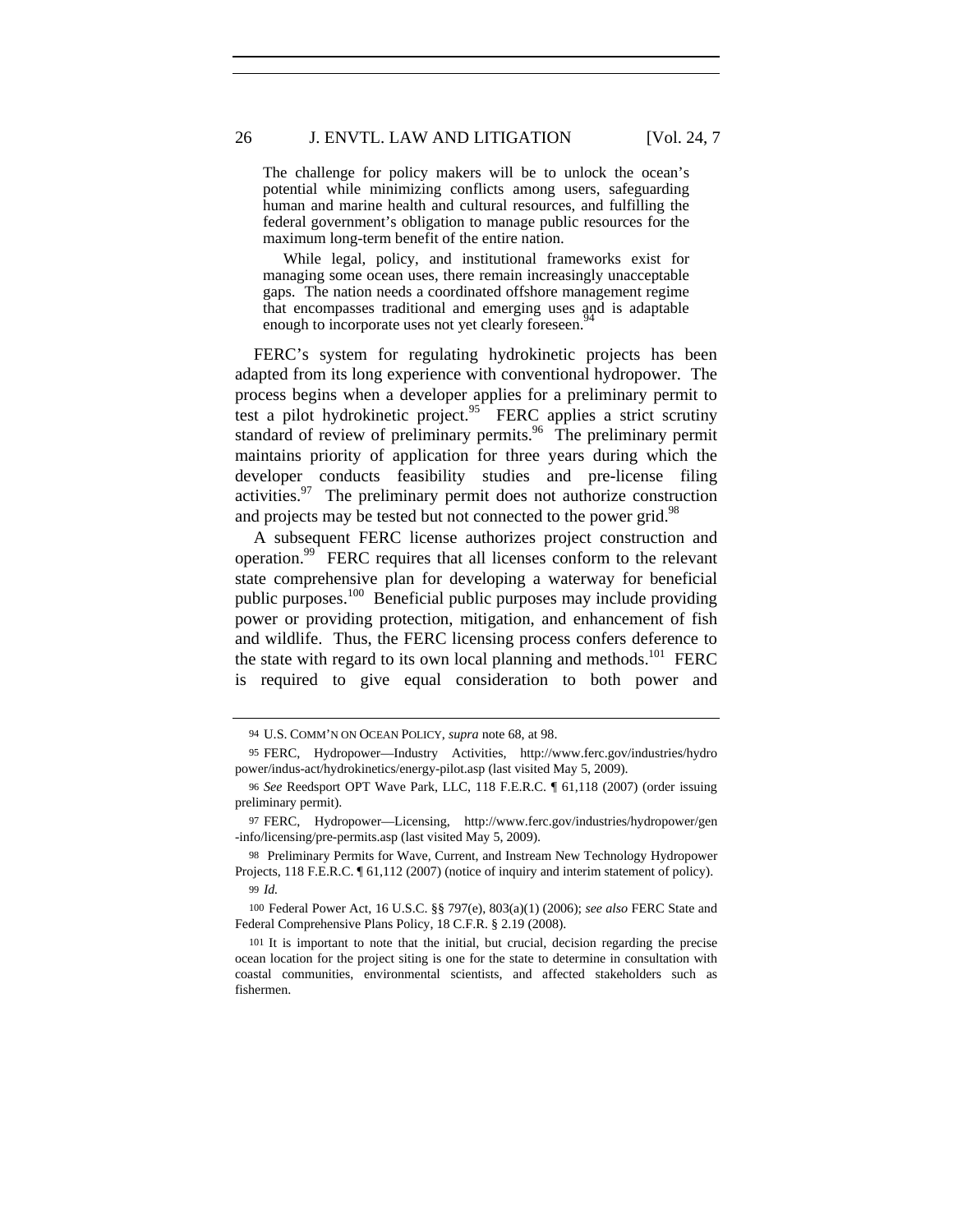environmental values.<sup>102</sup> A developer may apply for a license for up to fifty years, followed by a relicense for up to another fifty years.<sup>103</sup> There are three types of licenses available: a traditional, an integrated, and an alternative license.<sup>104</sup> The default is the integrated license, which frontloads cross-agency and stakeholder environmental considerations early in the process (beginning with the study determination phase) so parties more quickly agree on which studies may be necessary.<sup>105</sup>

In general, regardless of license type, prefiling planning and activities take up to three years, during which the project proponent submits a notice of intent and a pre-application document that contain information about the project.<sup>106</sup> During this stage, public meetings take place and a study plan is developed and implemented. After the public meetings, the actual license application is drawn up and submitted.The license application contains the proposed project description and mitigation measures. The post-filing stage takes up to one and one-half years. FERC reviews the application and opens it to public comment. Following this step, FERC prepares an environmental document and accepts public comment on that document. Finally, FERC makes a decision as to whether to authorize the project; if it does, the Commission issues an order for a new license. The license for a hydrokinetic project will likely be conditioned upon the developer receiving all other necessary permits (from the Corps, from the state water quality agency, and so forth).

After the order is issued, post-license monitoring of the project begins. To a developer, the process might seem protracted. But from the standpoint of a fifty-year license and given FERC's safety responsibilities and dedication to environmental and public interests, the time frame may be considered reasonable. Investors should appreciate that a methodical licensing process also reduces risk.

<sup>102</sup> 16 U.S.C. §§ 797(e), 803(a)(1); *see also* 18 C.F.R. § 2.19.

<sup>103</sup> FERC, HANDBOOK FOR HYDROELECTRIC PROJECT LICENSING AND 5 MW EXEMPTIONS FROM LICENSING 1-1 (2004), http://www.ferc.gov/industries/hydropower/ gen-info/handbooks/licensing\_handbook.pdf [hereinafter FERC, HANDBOOK]. The length of time for a permit is flexible and is not required to be fifty years. Wave energy may necessitate shorter permits. *See* FERC, LICENSING HYDROKINETIC PILOT PROJECTS FAQS 4 (2008), http://www.ferc.gov/industries/hydropower/indus-act/hydrokinetics/pdf/ white\_paper.pdf.

<sup>104</sup> FERC, HANDBOOK, *supra* note 103, at 1–3.

<sup>105</sup> *Id.* at 3-1 n.5.

<sup>106</sup> *Id.* at 3-1.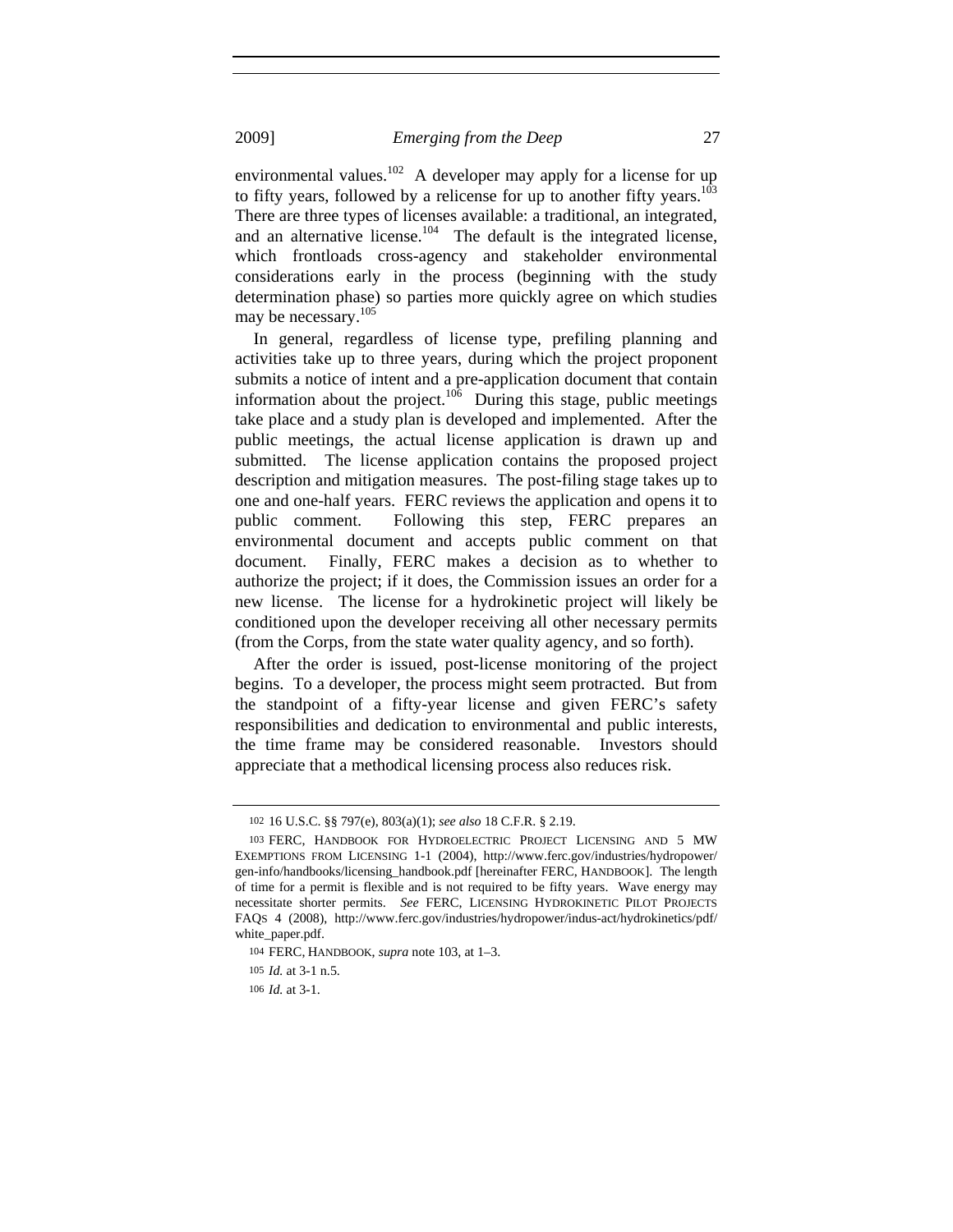#### **III**

# **APPLYING EMERGING CONCEPTS FOR MARINE SPATIAL PLANNING**

One way that FERC tries to help states develop projects that are consistent with their own state planning goals and priorities is to give strong deference to state comprehensive plans at the outset of licensing.<sup>107</sup> For example, the State of Oregon's memorandum of understanding with FERC mentions a comprehensive plan.<sup>108</sup> Oregon has a group of well-established, enforceable ocean and coastal statutes, including the Territorial Sea Plan<sup>109</sup> and Statewide Planning Goal 19: Ocean Resources,<sup>110</sup> as well as the Rules Governing the Placement of Ocean Energy Conversion Devices On, In or Over State-Owned Land Within the Territorial Sea. $111$  In early 2008, Oregon Governor Ted Kulongoski tasked the Department of Land Conservation and Development, Oregon's planning and coastal management agency, with coordinating a comprehensive plan.<sup>112</sup> The Department is amending the Territorial Sea Plan to accommodate new uses such as marine reserves and wave energy installations.<sup>113</sup> Proposed projects that are inconsistent with a state's comprehensive plan have little chance of being accepted by FERC.<sup>114</sup>

In order to arrive at a comprehensive plan for coastal waters, states will need to consider all existing uses off of their coasts. Once again, this requires collaborative efforts between states and multiple federal agencies, including the National Oceanic and Atmospheric Administration, the National Marine Fisheries Service, the U.S. Coast Guard, the U.S. Navy, and the U.S. Army Corps of Engineers, as well

112 Exec. Order No. 08-07, 47 Or. Bull. 5, 6 (Mar. 26, 2008) (directing state agencies to protect coastal communities in siting marine reserves and wave energy projects); *see also* Memorandum of Understanding Between FERC and the State of Oregon, *supra* note 108.

113 Memorandum from Paul Klarin, Senior Policy Analyst, Or. Dep't of Land Conservation & Dev., to Bob Bailey, Manager, Or. Dep't of Land Conservation & Dev. (Oct. 6, 2008), *available at* http://www.oregon.gov/LCD/docs/rulemaking/101508/Item8 \_terr\_sea\_plan\_amend\_process.pdf.

114 *See* 16 U.S.C. §§ 797(e), 803(a)(1) (2006); FERC State and Federal Comprehensive Plans Policy, 18 C.F.R § 2.19 (2008).

<sup>107</sup> 16 U.S.C. §§ 797(e), 803(a)(1); *see also* 18 C.F.R § 2.19.

<sup>108</sup> Memorandum of Understanding Between FERC and the State of Oregon (Mar. 26, 2008), *available at* http://www.ferc.gov/legal/maj-ord-reg/mou/mou-or-final.pdf.

<sup>109</sup> OR. REV. STAT. § 196.471 (2008).

<sup>110</sup> OR. ADMIN. R. 660-015-0010 (2009).

<sup>111</sup> OR. ADMIN. R. 141-140-0010 (2007).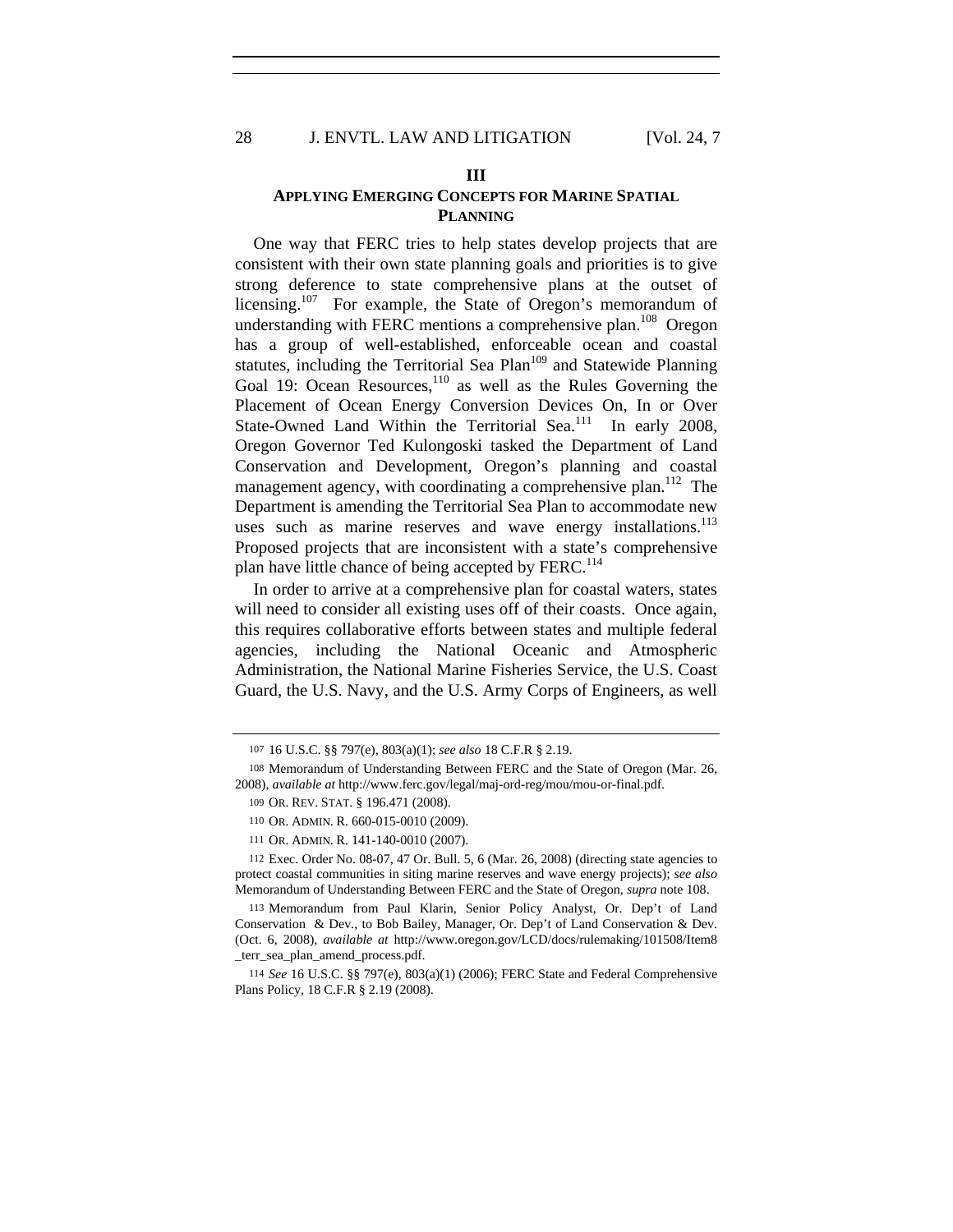as various port authorities. Comprehensive planning is one way to anticipate and prevent spatial conflicts. Further, it is akin to zoning and marries ecosystem management with public trust principles.<sup>115</sup> Of course, states can influence federal permits for nonfederal projects in state coastal waters utilizing section 307 of the Coastal Zone Management Act.<sup>116</sup>

Widening the scope from more familiar traditional comprehensive planning is the innovative concept of marine spatial planning. It is a place-based method for achieving the goals of ecosystem-based management by more concretely and proactively matching spaces to uses. $117$  As one commentator stated:

Concepts regarding both integrated and ecosystem-based management are often too broad, too abstract and too complex for resource managers to enable effective implementation.

Ecosystem-based management is place- or area-based in focusing on a specific ecosystem and the range of activities affecting it. This emphasis *. . .* is a marked departure from existing approaches that usually focus on a single species, sector, activity or concern. Where *sectoral management* implies that each sector regulates particular *activities* or projects *taking place at a particular location* (or site) within a certain area, the *management of areas* implies that, after a certain area has been defined, sustainable development and use will be established for *all activities in the*  118 *whole area*.

This foresight might be difficult to achieve under the pressure of existing and would-be new uses and the political urgency that often accompanies the quest for resources like energy, including alternative

<sup>115</sup> Richard G. Hildreth, *Place-Based Ocean Management: Emerging U.S. Law and Practice,* 51 OCEAN & COASTAL MGMT. 659–80 (2008); *see also* Elliot A. Norse, *Ending the Range Wars on the Last Frontier: Zoning the Sea*, *in* MARINE CONSERVATION BIOLOGY: THE SCIENCE OF MAINTAINING THE SEA'S BIODIVERSITY 422 (Elliott A. Norse & Larry B. Crowder eds., 2005); Jeremy Firestone et al., *Regulating Offshore Wind Power and Aquaculture: Messages from Land and Sea*, 14 CORNELL J.L. & PUB. POL'Y 71 (2004); Deborah A. Sivas & Margaret R. Caldwell, *A New Vision for California Ocean Governance: Comprehensive Ecosystem-Based Marine Zoning*, 27 STAN. ENVTL. L.J. 209 (2008); Professor Richard G. Hildreth, Dir., Ocean and Coastal Law Ctr., Univ. of Or. Sch. of Law, Ocean Zoning: Implications for Wave Energy Development (WED), Keynote Address at the Oregon State University Workshop: Ecological Effects of Wave Energy Development in the Pacific Northwest (Oct. 11, 2007).

<sup>116</sup> 16 U.S.C. § 1456(c)(3)(B)(ii)–(iii) (2006).

<sup>117</sup> *See* Fanny Douvere, *The Importance of Marine Spatial Planning in Advancing Ecosystem-Based Sea Use Management*, 32 MARINE POL'Y 762, 763–64 (2008) (citation omitted).

<sup>118</sup> *Id.*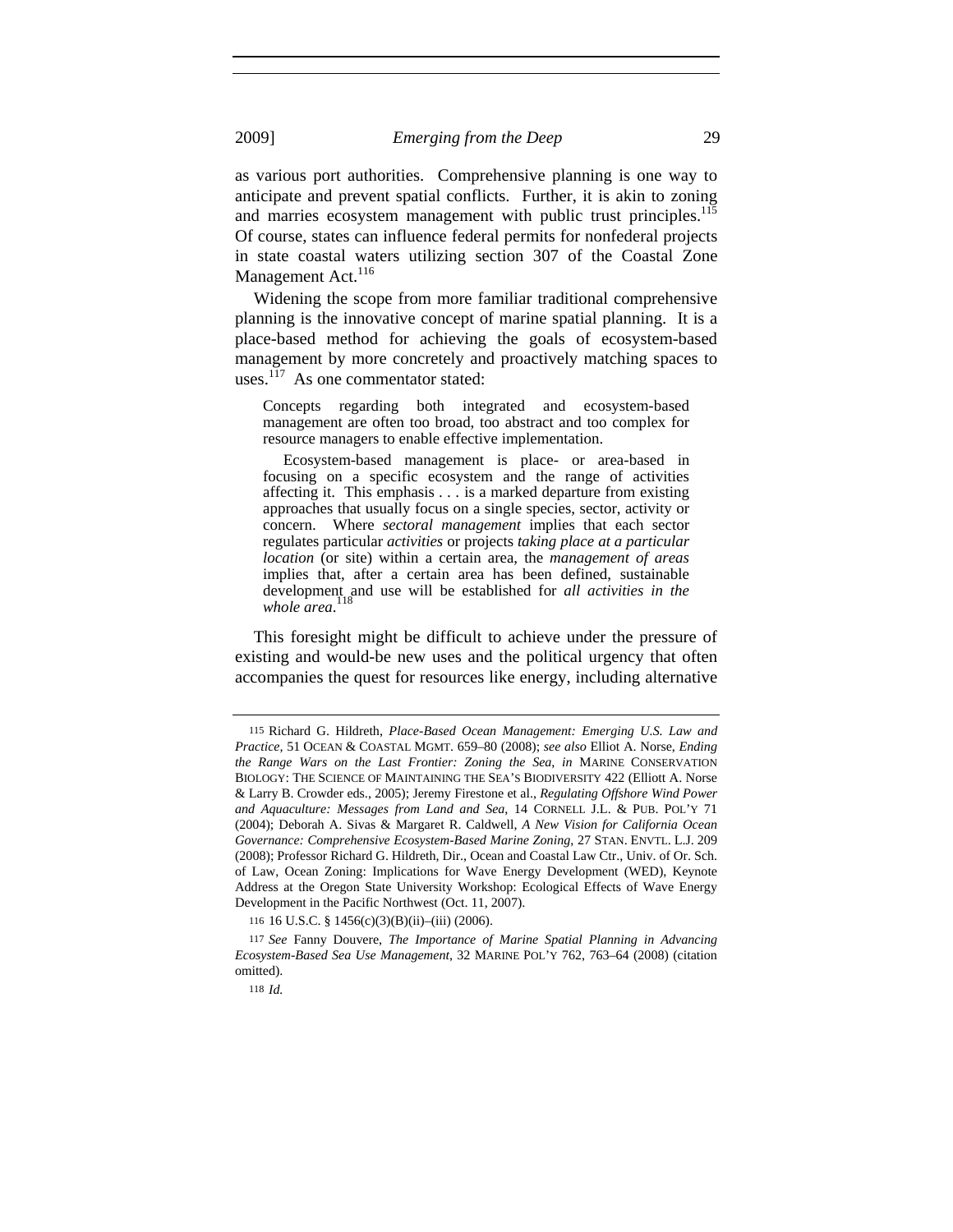energy. However, the success of our era will be judged by whether we were willing to try new tools that might require the kind of slowing down and engagement in serious assessment that marine spatial planning implies.A catch phrase at recent Oregon wave energy conferences encourages regulators and coastal communities alike to "go slow in order to go fast," meaning that we should do our research first in order to lay the proper foundation to get the larger enterprise right.

The ability to accurately site a wave energy device or large wave park and notify the world of its precise location are crucial tasks. The Federal Geographic Data Committee of the Marine Boundary Working Group, a group of representatives from fifteen different agencies, is presently at work on a long-term, state-of-the-art computerized GIS mapping system of all U.S. coastal waters. This system, the Multipurpose Marine Cadastre, is specified in the Energy Policy Act of 2005, although the Marine Boundary Working Group has been together since 2001.<sup>119</sup> The Cadastre is a nascent "one-stop" data portal that will promote integrated approaches to legal and geospatial descriptions of marine boundaries in a standardized format.<sup>120</sup> You can make your own custom maps by selecting only the data you wish to review. Data you may look at currently include offshore energy, shipping lanes, bathymetric data, and National Park Service coastal and marine park units that contain submerged lands. The group is working to gain higher resolution of very small areas within the states' coastal waters.

At a time when many coastal states are striving to find resources to conduct basic seafloor mapping and obtain other baseline data for their waters, the Cadastre is an ambitious project with vast practical applications. It is a powerful example of the benefits of using resource sharing to solve problems. The data currently available, as well as the data that will increasingly become available through the Cadastre, will benefit states conducting energy facility siting in creating comprehensive energy-use plans, including emergency planning.

<sup>119</sup> NOAA Coastal Services Center, FGDC Marine Boundary Working Group, http:// www.csc.noaa.gov/mbwg (last visited May 5, 2009).

<sup>120</sup> NOAA Coastal Services Center, FGDC Marine Boundary Working Group, U.S. Marine Cadastre, http://www.csc.noaa.gov/mbwg/htm/cadastre.htm (last visited May 5, 2009).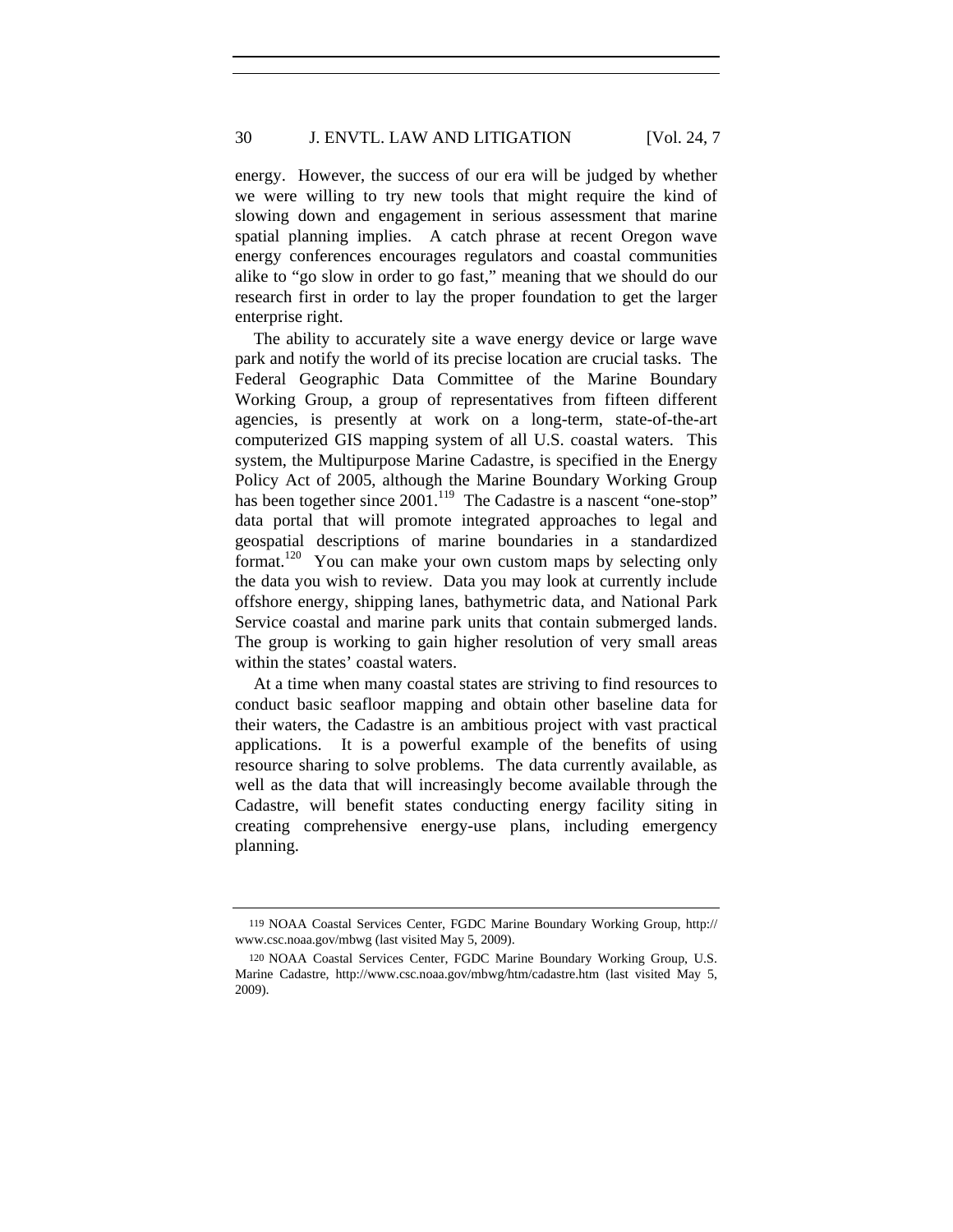# **IV**

## **CONCLUSION: CHALLENGES AHEAD**

The main challenges hydrokinetic developers face are the risks inherent in the development and deployment of this technology and the difficulty in finding investors not averse to that risk. In the second half of 2008, Congress renewed popular tax incentives for renewable energy just as Wall Street had record breaking plunges due to selloffs. Credit was very tight and, in the face of monumental challenges, the nation prepared to usher in a new president and his administration. At the end of 2008, the financial news did not seem conducive to encouraging mega-investment in an industry that carries an aboveaverage risk. And yet, the nation is undoubtedly concerned with global warming and the need to reduce and offset carbon emissions. It is clear we must change course, and diversification of the energy sector could prove to be an economic stimulus. One of the initiatives discussed proposes a renewal of our national infrastructure. In addition to the oft-discussed restoration of bridges, surely energy infrastructure renewal, beginning with replacing aged and less efficient transmission lines, is high on the list of needs.

The main challenge for state and federal regulators is the need for establishing coherent, reliable, and defensible environmental data for all stages of planning: pre-project, during testing and build-out, and post-project. Because the results of modeling can be refined with real data inputs, it is only through cooperation with the scientific community that answers will begin to emerge. Studies and results will take time.In an ideal world, seafloor mapping would be accomplished well ahead of project siting. However, there is no reason that scientific studies cannot take place simultaneously with test device deployments.

As enticing as the prospects for wave energy are, we have learned that nothing is free. Until independent, systematic, longer duration environmental studies of wave energy are completed, early stage analogs (where they exist) may be useful from offshore wind, tidal, and current studies. In order to begin to comprehend wave energy environmental impacts and their synergistic and cumulative effects, a conference of scientists from a spectrum of relevant marine fields came together in the autumn of 2007 at Hatfield Marine Science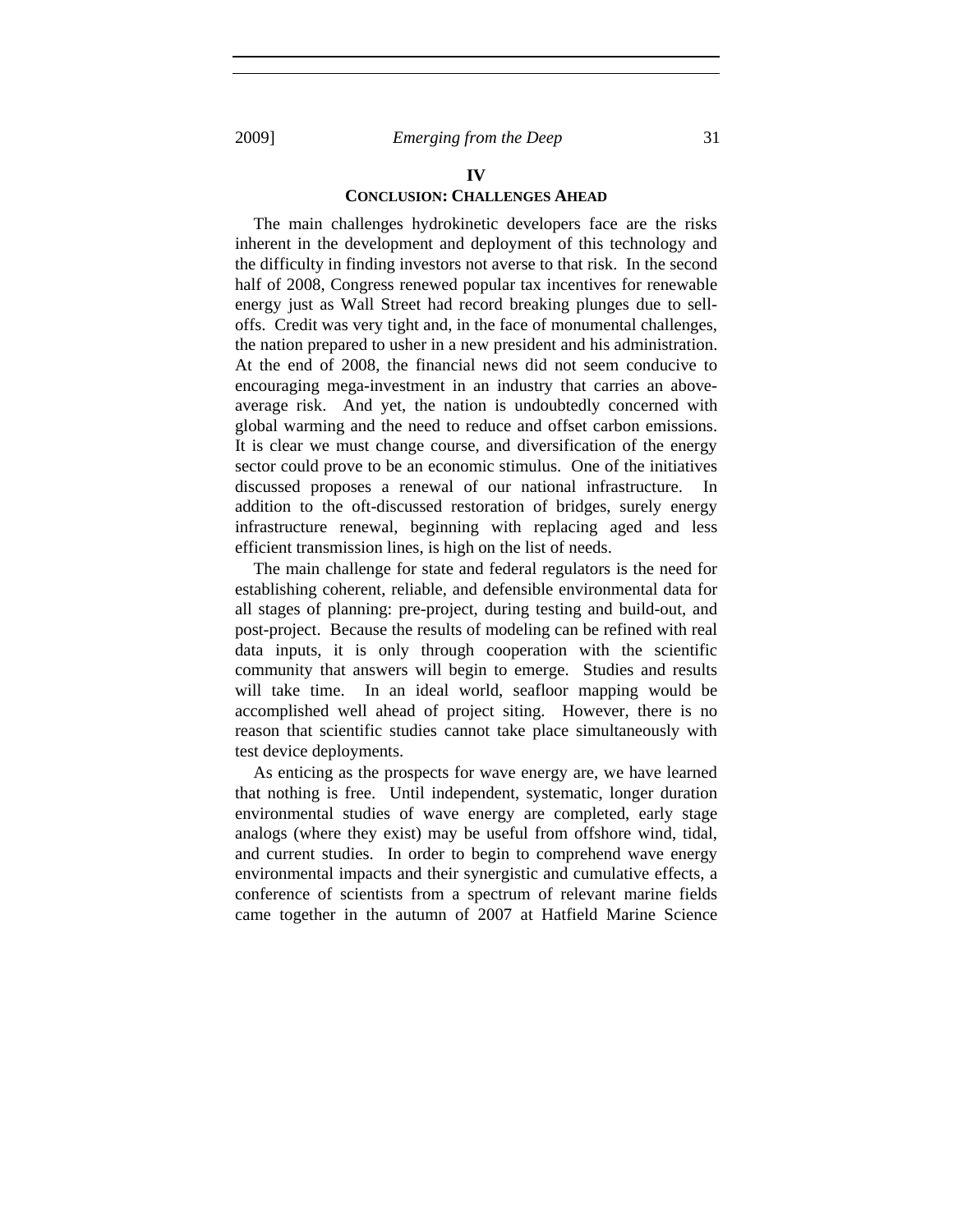Center in Newport, Oregon.<sup>121</sup> Scientists at the workshop envisioned a model process whereby the ecological effects would be studied during the single device test phases and at each stage forward, through full-scale deployment.122Pursuing a combined gathering of data with regulatory monitoring throughout the lifespan of each facility could substantially raise cost effectiveness for industry and regulators, with science and the public as the ultimate beneficiaries. Such a combination would lower risk and aid in preventing harm to the environment, the facility, or both, based on a risk assessment model employed by the EPA.<sup>123</sup>

Oregon State University has already undertaken initial studies of gray whale migration patterns to determine the areas most used by resident populations.<sup>124</sup> **However**, wave energy extraction on a massive commercial scale could impact larger geologic and geophysical systems on larger time scales than those with which we have experience. Monitoring for sand scouring, beach erosion, changes in current structure and velocity, and dynamic interconnections with the food web (such as migrations) will need to be carefully designed so that we gain data on as many scales as possible. For example, effects such as erosion could take place in a wider geographic area than originally targeted for monitoring—miles away from the wave devices' location. Because the ocean is a naturally vast and dynamic environment, this is no small undertaking. Predictions for global climate change include a sea level rise that may

123 OFFICE OF THE SCI. ADVISOR, EPA, RISK ASSESSMENT PRINCIPLES & PRACTICES (2004), *available at* http://www.epa.gov/OSA/pdfs/ratf-final.pdf.

<sup>121</sup> NAT'L MARINE FISHERIES SERV. & NAT'L OCEANIC & ATMOSPHERIC ADMIN., U.S. DEP'T OF COMMERCE, ECOLOGICAL EFFECTS OF WAVE ENERGY DEVELOPMENT IN THE PACIFIC NORTHWEST (George W. Boehlert et al. eds., 2008), *available at* http://spo.nmfs .noaa.gov/tm/Wave%20Energy%20NOAATM92%20for%20web.pdf.

<sup>122</sup> The U.S. Department of Energy's office of Energy Efficiency and Renewable Energy is about to release its own report to Congress in late 2008 or early 2009. *See* Wind & Hydropower Technologies Program, http://www.eere.energy.gov/windandhydro/hydro \_about.html (last visited May 5, 2009) ("DOE is currently preparing a Report to Congress on the environmental impacts of marine and hydrokinetic technologies, as described in the Energy Security and Independence Act of 2007."). In addition, the International Energy Agency is working with the DOE, FERC, and the MMS to undertake a similar effort at understanding environmental effects. *See* IEA Ocean Energy Systems, Collaborative Annexes, http://www.iea-oceans.org/tasks.asp?id=4 (last visited May 5, 2009).

<sup>124</sup> JOEL G. ORTEGA-ORTIZ & BRUCE R. MATE, DISTRIBUTION AND MOVEMENT PATTERNS OF GRAY WHALES MIGRATING BY OREGON (forthcoming 2009) (report submitted to the Oregon Wave Energy Trust in October 2008 by the Marine Mammal Institute, Oregon State University).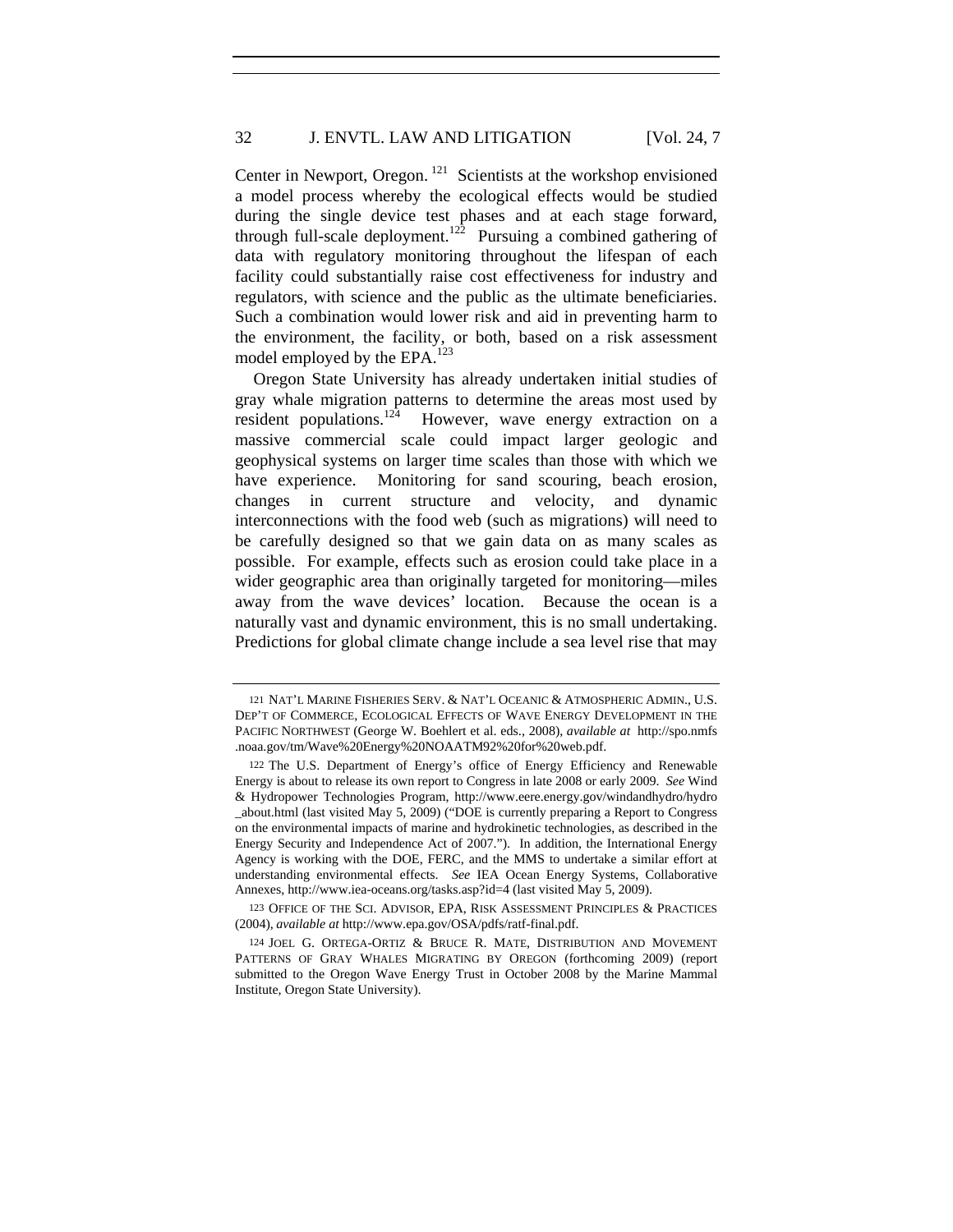significantly alter the U.S. coastline. We must take great precautions so we do not inadvertently amplify effects. No one person, group, or agency has the scope of imagination or expertise necessary to meet the challenges we face. Only by working together and networking tightly, both nationally and internationally, can we achieve success in harnessing ocean energy and other environmental possibilities we have not yet conceived. Law and policy can lead by putting people and resources together faster.<sup>125</sup>

Trying to isolate environmental impacts, determine cumulative impacts, and feed them into a decision-making stream is going to be difficult. Oregon and FERC both have rules requiring decommissioning of a project if it begins to produce significant environmental damage.<sup>126</sup> But consider for a moment whether this is one wave device, a dozen, or two hundred? Given the storms and enormous wave heights off of our coast, wave energy companies will have reasons other than environmental damage to decommission a device. If an entire coastal state with a three-hundred-mile coastline possesses one salvage engineer and one salvage vessel and seas are rough, how immediately would decommissioning occur? What does monitoring mean, unless by unmanned technologies? In regard to shifting baselines, can we tell the effects of global climate change from damage potentially done by changing the energy regimes off of the coast? Once we get used to having the megawatts from ocean power, will we lightly give them up even if there is a compelling reason? If all goes well, how long will it take the developer and its investors to realize a return on their effort and investment? These are only a few questions that seem natural to ask. If we openly ask them and discuss them now, we will be prepared to meet the unique opportunities of our singular moment in history; in fact, we might even make history.

<sup>125</sup> *See* Michelle Portman, *Involving the Public in the Impact Assessment of Offshore Renewable Energy Facilities*, 33 MARINE POL'Y 332 (2008); DOE, Marine and Hydrokinetic Technology Database, http://www.eere.energy.gov/windandhydro/hydro kinetic/default.aspx (last visited May 5, 2009). Ideally, the process should unfold from the ground level (citizens) through to top energy agencies.

<sup>126</sup> OR. ADMIN. R. 141-140-0010 (2007); *see also* Policy Statement on Conditioned Licenses for Hydrokinetic Projects, 121 F.E.R.C. ¶ 61,221 (2007), *available at* http:// elibrary.ferc.gov/idmws/common/opennat.asp?fileID=11516612 ("Staff proposed that licenses include a standard condition requiring project alteration or shutdown in the event that there was an unacceptable level of environmental effect.").